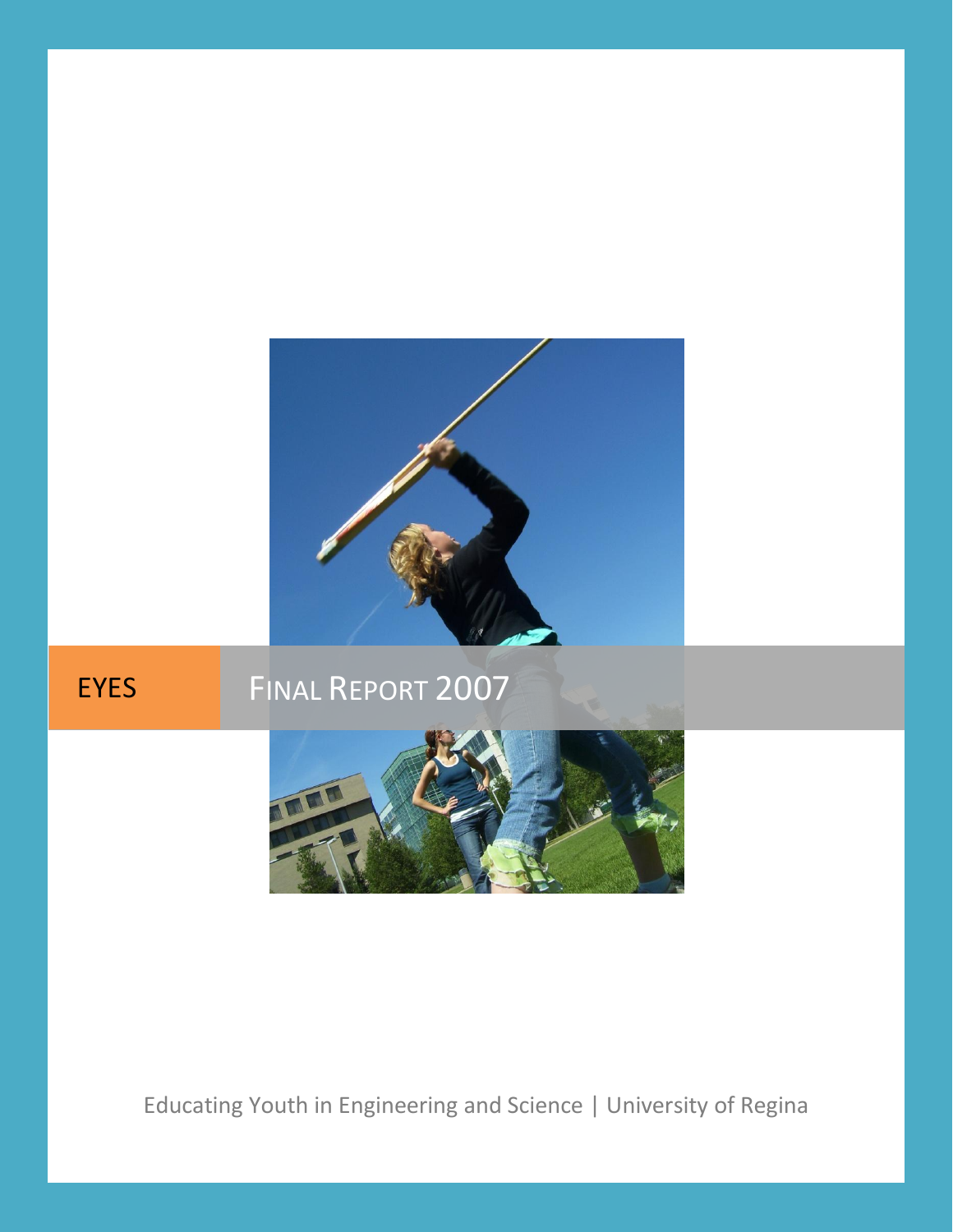## TABLE OF CONTENTS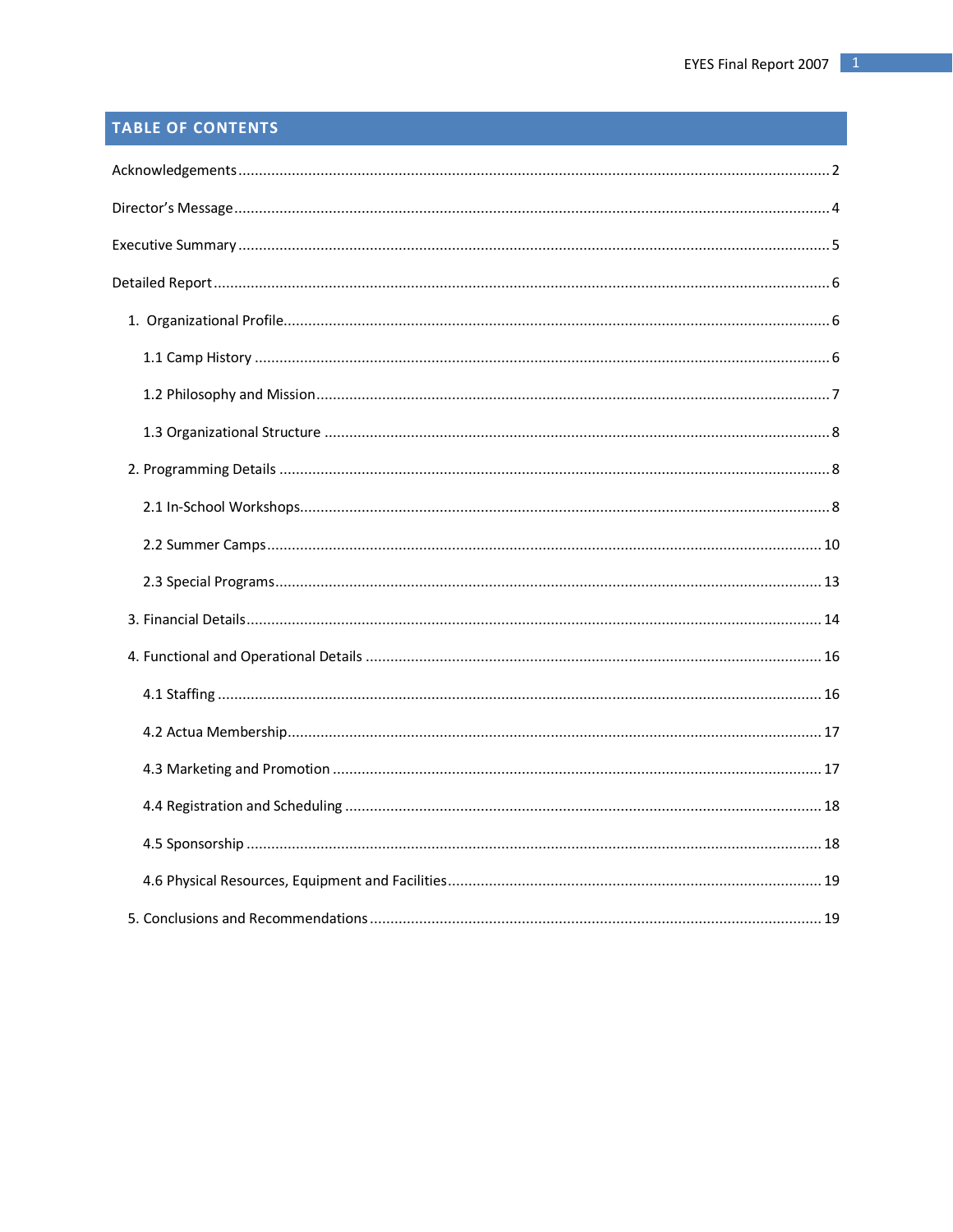## <span id="page-2-0"></span>**ACKNOWLEDGEMENTS**

EYES would like to thank the following supporters who contributed in numerous ways to the success of our 2007 summer program.

## *Host Institution*

University of Regina

## *National Affiliate*

Actua

## *Local Funders Platinum*

**NSERC** 

## *Gold*

Nexen Regina Research Park Saskferco

## *Silver*

SaskTel **SaskEnergy** SaskPower Enbridge GarageGames

## *Bronze*

Regina Engineering Society Labatt Breweries APEGS Consumers' Cooperative Refinery

## *2007 Actua National Funders*

GE Canada NSERC Synapse - CIHR Youth Connection Shell Canada Honda Canada Foundation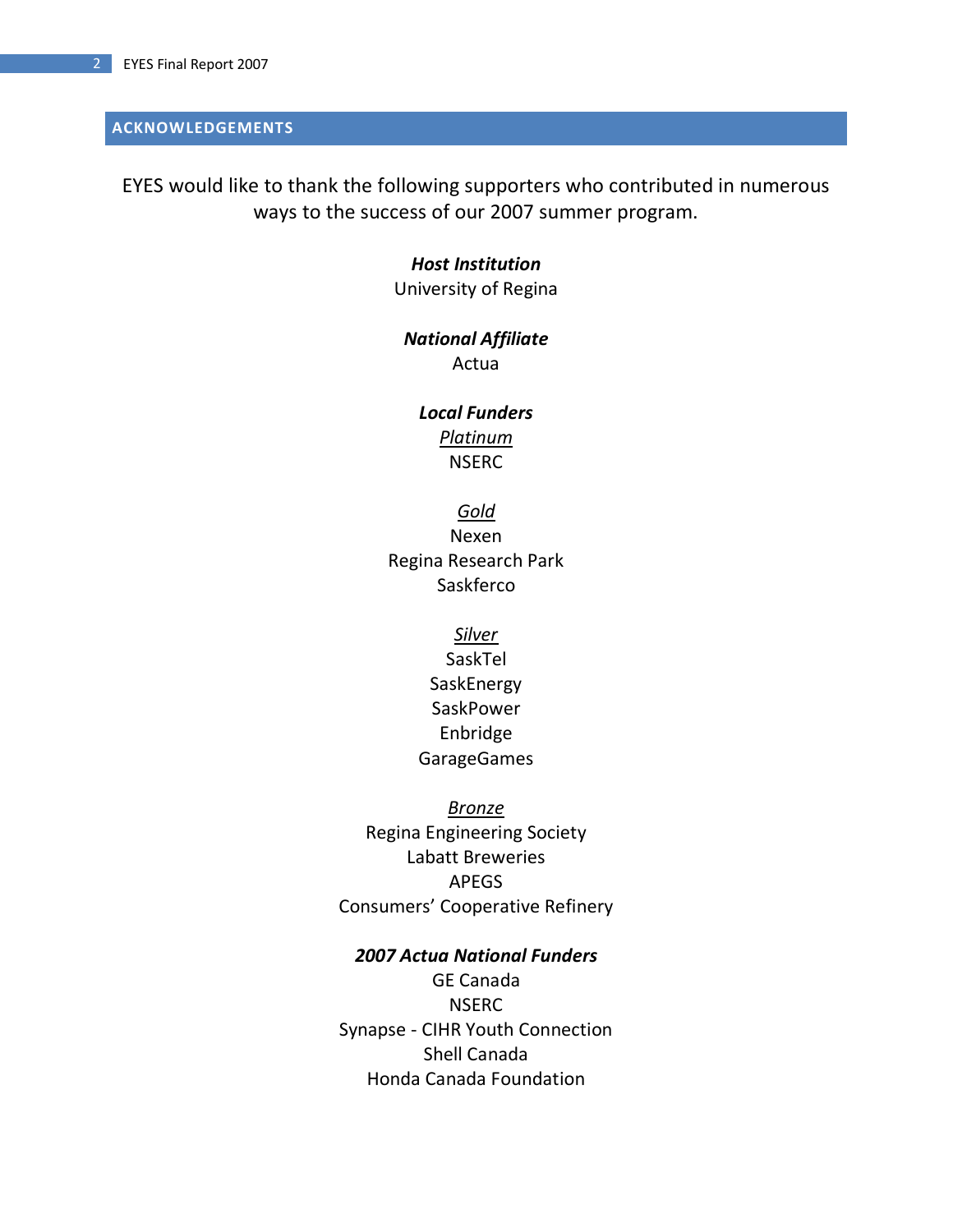## *Faculty Advisors*

Dr. Marie Iwaniw Dr. Warren Wessel

## *Board of Directors*

Shay-Anne Shaddock Judson Trenholm

## *Actua Staff*

Jennifer Flanagan, CEO

Jill DeYoung, Project Officer and Executive Assistant to the CEO Leslie Cuthbertson, Director of Partnerships and Communications Virginia Hall, Director of Programs and Research Sharina Dodsworth, Manager of Membership and Outreach Programs Claire Christodoulou, Administrative Assistant Anna Claire Ryan, Dream Team Coordinator

## *Other Acknowledgements*

Regina Public Schools Regina Roman Catholic School Division Christine, Jill, Cheryl, Crystal, and all the staff in the Engineering general office Lisa Graf, Jodie Jeworski and everyone at Financial Services Marcy Osmak, Printing Services Carol Harwood and Brenda Yung, Conference Services Rod Zimmer, SilverScreen Canada Todd and Jerod, Saskatchewan Science Centre Dave Garrison and Shannon Hunt, YES Mag/KNOW

## *2007 EYES Staff*

Director – Derek Frostad Assistant Director – Jessica Mortley Instructors – Bryan Belous, Scott Goertzen, Ashley Gorrill, Stacy Jackson, Jackie Myers, Jessica Paul, David Poulin, Megan Sanders, Ryan Whalley Junior Instructors – Ashley Betteridge, Evan Drader, Justin Rodko, Danny Russell, Alex Weber, Abby Wilson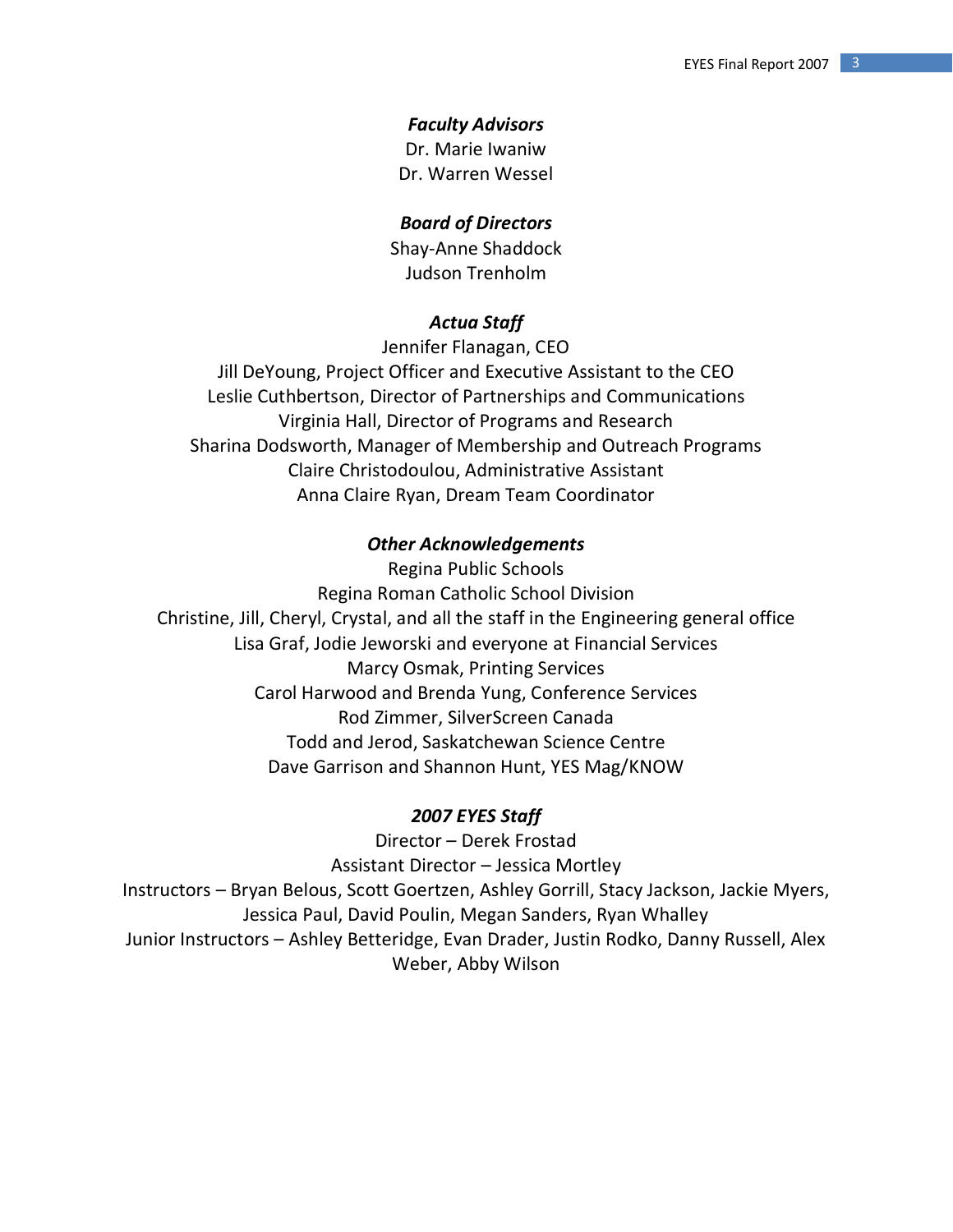## <span id="page-4-0"></span>**DIRECTOR'S MESSAGE**

It has been a tremendous privilege to once again work as the director of such an exciting, rewarding program. It is such a pleasure to be met with smiling faces (belonging to both campers and staff) each day when I come to work. I have told a number of people that the main reason I like my job is that although I have worked at it for three years, I have not even come close to mastering it. Even if I worked in this capacity for the next thirty years, I believe there would still be new challenges and many ways for me to improve the work I do. The only drawback to being in my position with this program is that I can take very little of the credit for the success of our program.

Our instructors were all fantastic, highly committed and motivated individuals, and they worked very hard to give every single participant a positive experience and a new interest in science and technology. Ultimately, the reach and quality of our program rests on their shoulders, and while the directors worked to equip them for success, our instructors deserve the vast majority of the credit for the success of the program in 2007.

I was very fortunate to work closely with Jessica Mortley, our assistant director, this summer. Her work was invaluable in making the program run smoothly this summer. She was a terrific fit for our office, bringing to each work day her positive attitude, professionalism, strong motivation, and frequent encouraging words.

We are very thankful for the support of numerous individuals who cheerfully support the day-to-day operation of our programs by providing various professional services. Marie Iwaniw (our faculty advisor), the entire staff in the Engineering general office, Jodie Jeworski (Financial Services), Lisa Graf (Financial Services), and Marcy Osmak (Printing Services) are just a few of the individuals who have

been especially helpful.

The EYES Board of Directors believes very strongly in the work of this program, and it shows through their dedication to providing quality guidance and support to the operation of the program. Their guidance is indispensible to the long and short term success of the EYES program.

Thank you once again to all the people whose hard work, dedication and enthusiasm have made this program such a resounding success!

Derek Frostad 2007 Program Director



2007 EYES Staff (Not pictured: David Poulin)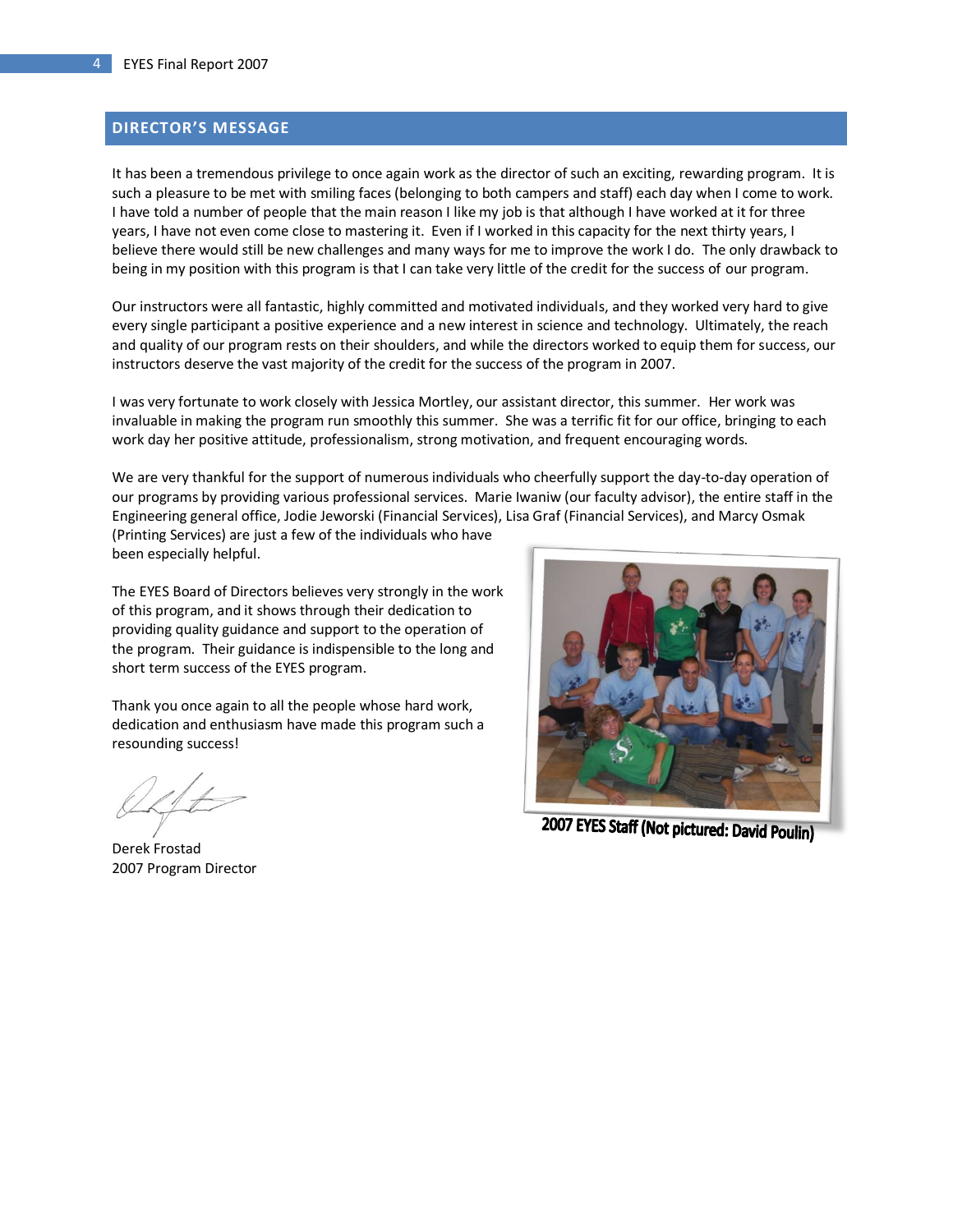## <span id="page-5-0"></span>**EXECUTIVE SUMMARY**

EYES has been in operation since 1995. Today, EYES runs a variety of programs including: in-school workshops, day camps, all-girls day camps, French language camps, overnight (residential) camps, and satellite (off-site) camps. EYES engaged over 10,000 southern Saskatchewan youth in 2007. The success the program has enjoyed would not be possible without the tremendous support it receives from the University of Regina, Actua, local and national funders, as well as numerous individual supporters (see Acknowledgements above).

#### **IN-SCHOOL WORKSHOPS**

EYES provides unique educational opportunities to thousands of southern Saskatchewan students and teachers by presenting in-school science and engineering workshops featuring exciting demonstrations and experiential learning. In 2007, EYES instructors presented 396 workshops, reaching 9575 students in 35 southern Saskatchewan communities.

#### **SUMMER CAMPS**

EYES launched a new summer camp program in 2007—a satellite camp located in north-central Regina—adding to its growing list of summer camp programs. EYES summer camps also saw a 44% increase in enrollment this year, representing the most campers that have ever attended an EYES summer camp. However, there was still a great deal of demand in excess of the camp's current capacity, paving the way for further expansion in 2008.

#### **FINANCIAL DETAILS**

According to projected figures, we will finish 2007 with a surplus of almost \$11,700. This is due to our high enrollment this year. This brings our contingency fund to a total of approximately \$24,700. This could be held in contingency for any shortcomings in the first year of having a full-time director (see Section 4.1 – Staffing) or reinvested in future special projects.

#### **STAFFING**

EYES had nine instructors on staff this year as well as a director and an assistant director. It is recommended that we add at least one position next year, representing a part-time office position and a part-time instructor position. A second full-time instructor position should also be added if the satellite camp funding exists to support it.

#### **ACTUA MEMBERSHIP**

Our membership with Actua continues to be an integral part of our identity as a program. In 2007, we received funding from a number of Actua member funds and participated in Actua meetings at the national and regional level.

#### **SPONSORSHIP**

A three-year grant from NSERC provided much of the financial footing for our expansion in 2007. In addition we received funding from organizations at both the national and local level. We were able to maintain healthy relationships with our existing local funders in 2007 and involve several of them in the delivery of our programs.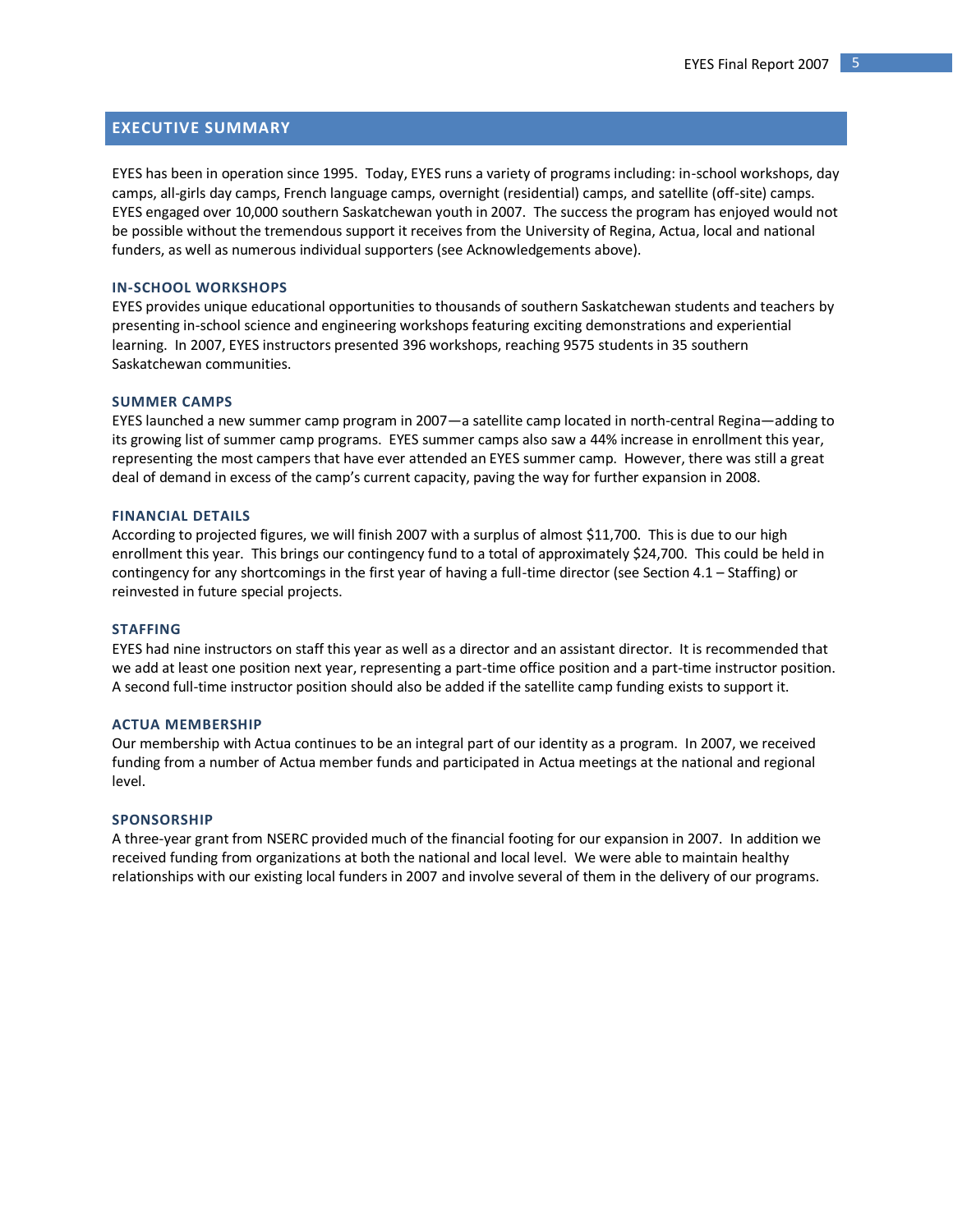## <span id="page-6-0"></span>**DETAILED REPORT**

## <span id="page-6-2"></span><span id="page-6-1"></span>1. ORGANIZATIONAL PROFILE

## 1.1 CAMP HISTORY

#### **1994**

The University of Regina Engineering students had a vision of holding a summer science camp for children. They saw the importance of sharing their future goals in the engineering and science fields with youths of their communities. We use communities as a plural because of the unique lifestyles of Saskatchewan; we are a rural province and therefore our geography is of importance. 1994 proved to be the conception to the program. The planning and ideals that were planted in 1994 formed the base for the coming years.

#### **1995**

EYES camps were made available to youth of the community. Sixty-nine children between the ages of 9 and 13 participated in the first ever EYES Camp. Though the numbers were small, success was being claimed. The experience gained in the 1995 camp rooted us deeper in our goal to provide this invaluable experience to young people.

#### **1996**

In January, our name changed from EYES Camps to the EYES Program. This change in name was due to the expansion of EYES. Free workshops became available to elementary schools and two summer camp programs were offered. We reached over 15,000 youth, were involved with several organizations and gained the support of several faculties at the University of Regina.

#### **1997**

We saw a significant increase in the number of people involved. This year's program reached record 26,000 children, parents, faculty, community organizations and professional and student volunteers.

#### **1998**

This became the year to debug our program and maintain our objective, which is to teach hands-on science to children in a fun-filled, hands-on environment. We capped the number of children enrolled each week in our summer camp program believing that, with smaller groups of children, we would be able to captivated them more with our love of science and engineering.

#### **1999**

We began later in the year and had very little time to correct any minor problems, but worked to rebuild some areas of the camp. Once things started flowing everything worked out wonderfully. Enrolment increased from the previous year, there was an increase in advertisement, and the deficit was greatly reduced.

#### **2000**

A new board of directors was created, and the program increased its exposure to public organizations, such as Girl Guides, and rural communities. EYES became more financially sound, and was able to explore different program possibilities for the future. The camp grew considerably during the summer of 2000, which could be attributed to the increased exposure.

#### **2001**

Our workshop numbers expanded greatly, and for the first time we had a waiting list for schools that wanted our workshops. Again, we are in the process of creating new partnerships within the city of Regina, such as Big Sisters, and the Open Door Society. Response to the EYES camp following the school workshops was overwhelming. The waiting list continued to grow even when camp had officially started.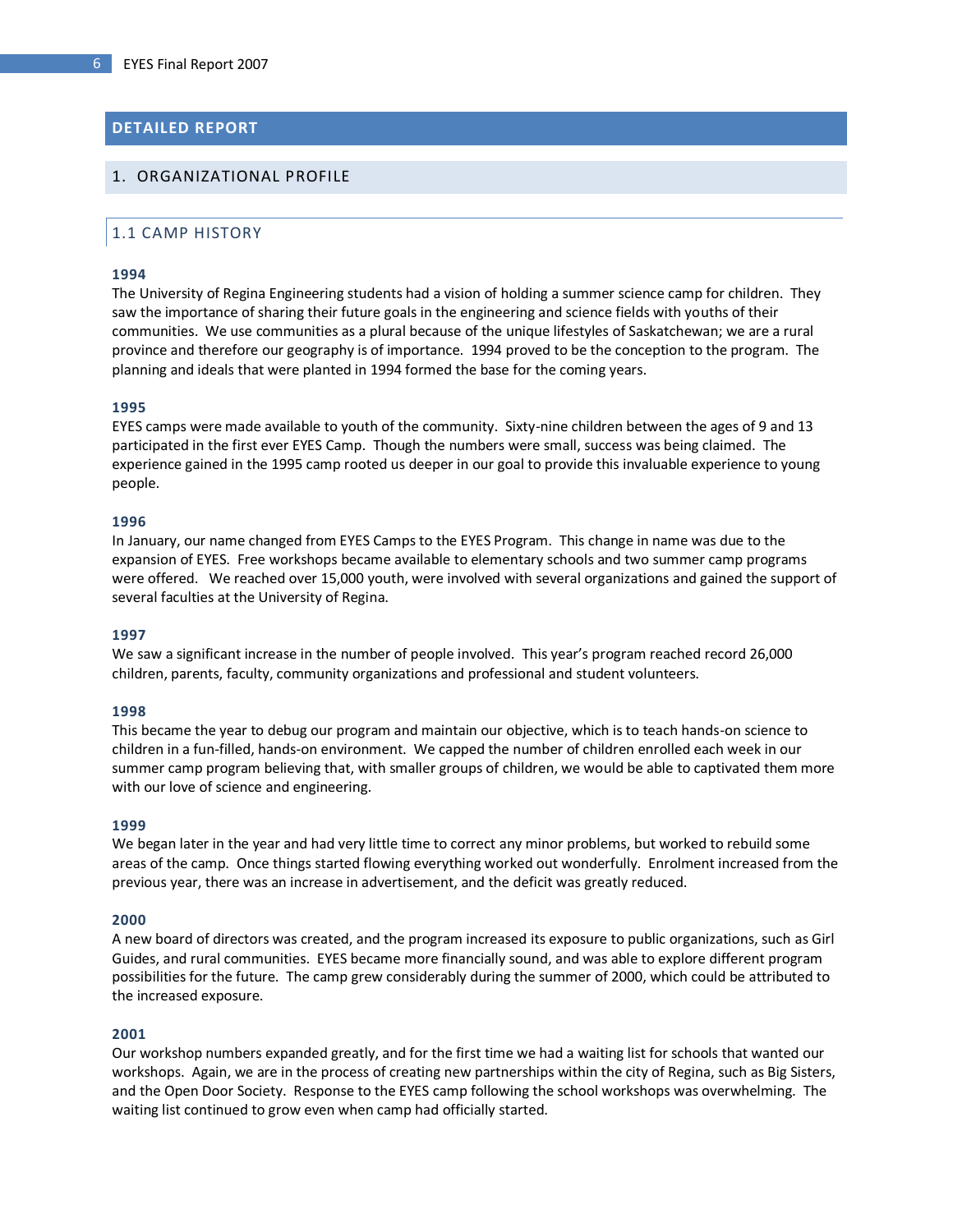#### **2002**

The EYES Program gained exposure through new workshops requests and numerous special programs. The summer camp returned to the University of Regina. The staff concentrated on growth and continuity through participation in Actua's National Surveys for campers and parents and improvements to an existing Director's Manual.

#### **2003**

We continued to gain more exposure through TV interviews and advertisements in the Leader-Post and the Sun. Camp was relocated to Luther College for the first five weeks, and then back at the Education Building for the last week. Enrolment was down slightly for some weeks, but we expanded other weeks to make up for some of this loss.

#### **2004**

Though campus construction continually made running the program a hassle, the camp was a huge success! Though we tried to expand our program to include some new initiatives, we instead were only able to grow our existing program to include new aspects as well as lay the groundwork for new initiatives for the years to come.

#### **2005**

Camp was hosted at Winston Knoll Collegiate this year because of the Canada Summer Games. Due to the change in location we did lose a number of campers, however because of strong promotion of our workshop program exposure from various media, we saw an increase in first time campers. We also launched our first ever girls program, which was a huge success for EYES.

#### **2006**

Our camps enjoyed great popularity and received rave reviews in 2006. Camp enrollment surged to almost 85% capacity, and we were proud to partner with the University of Regina's Institut Français to launch our first-ever French language camp program. With the continued popularity of our programs, we are in a very good position to grow further over the next two years.

#### **2007**

This was a year of unprecedented growth for our program. Early in the year, we received a three-year grant from NSERC, which allowed us to expand our programs in a sustainable, low-risk fashion. We were able to hire two additional instructors and increase our workshop and camp capacities accordingly. We also partnered with Regina Boys and Girls Clubs to launch our first ever satellite camp, located in north-central Regina. We experienced a dramatic surge in interest which led to us reaching our increased workshop and camp capacities very early in the summer. Overall, both our camp enrollment and total participants increased by 44%.

## <span id="page-7-0"></span>1.2 PHILOSOPHY AND MISSION

#### **PHILOSOPHY**

EYES believes in the effectiveness of activity-based learning within a safe, dynamic, fun-filled environment in which to experience science and engineering.

#### **MISSION**

EYES exists to spark curiosity and develop lasting enthusiasm and interest in science, engineering and technology in children grades three through nine by engaging them in exciting, activity-based, fun-filled learning experiences.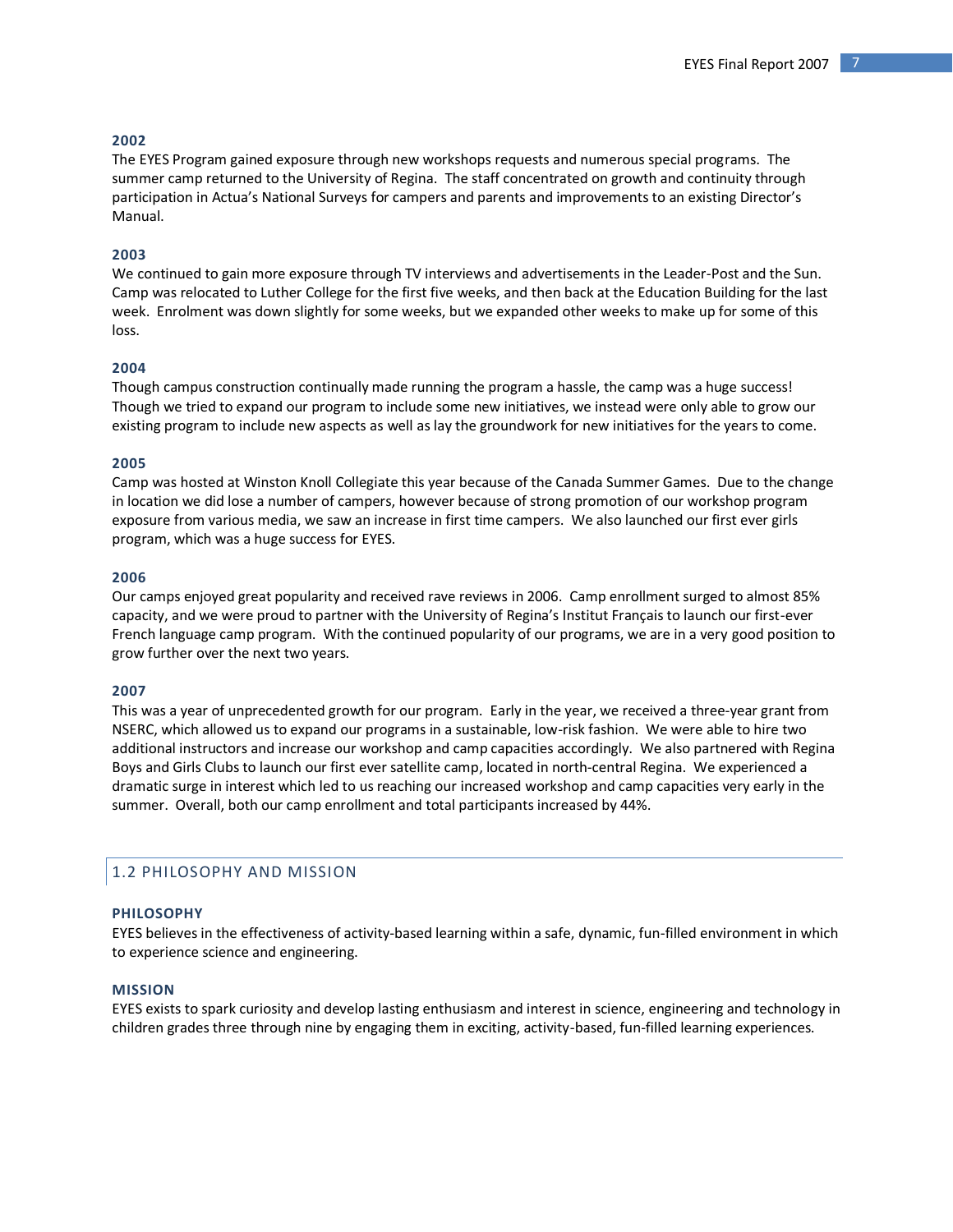## <span id="page-8-0"></span>1.3 ORGANIZATIONAL STRUCTURE

The EYES Board of Directors exists to provide continuity and guidance to decisions affecting the overall direction of the program. The EYES Board of Directors currently includes:

Shay-Anne Shaddock Judson Trenholm

The director is hired in mid-September and works part time from that point until April. The director's responsibilities during this time include: planning in-school workshops, recruiting new sponsors, maintaining healthy relationships with current sponsors, exploring opportunities for new initiatives, planning the logistics of the summer camp program, and hiring staff for the upcoming summer.

The assistant director is hired in early February, with interviews being conducted in late January. The assistant director assists the director with the duties listed above. The exact division of responsibilities is negotiated between the director and assistant director.

Instructors are hired in late March and begin work the first week of May. Instructors conduct in-school workshops, prepare camp curriculum, and lead camp groups.

## <span id="page-8-2"></span><span id="page-8-1"></span>2. PROGRAMMING DETAILS

## 2.1 IN-SCHOOL WORKSHOPS

EYES provides unique educational opportunities to thousands of southern Saskatchewan students and teachers by presenting in-school science and engineering workshops featuring exciting demonstrations and experiential learning. Participating classroom teachers receive resources which include additional activity-based classroom projects which complement EYES workshops and are consistent with the grade-level curriculum.

Our objectives for the in-school workshop program are as follows:

- To create an interest in science and engineering in southern Saskatchewan youth by presenting it in a fun and exciting manner
- To provide positive role models, both male and female, to all students
- To support teachers in their delivery of the Saskatchewan science curriculum
- To promote the University of Regina
- $\bullet$ To promote the EYES summer camp program

Five workshops were offered in 2007. They included:

#### *Flubber*

A perennial favourite, the flubber workshop is offered to grade three classrooms only. Students create a slimy substance while exploring the states of matter.

#### *Under Pressure*

This workshop combined last year's biggest hit, pop bottle rockets, with a new twist on pressure. Teachers were given the option of having an extended 1.5 hour presentation which included launching pop bottle rockets over 50 feet in the air as well as demonstrations with a vacuum chamber. Teachers could also opt for a 45-minute presentation featuring only the pop bottle rockets.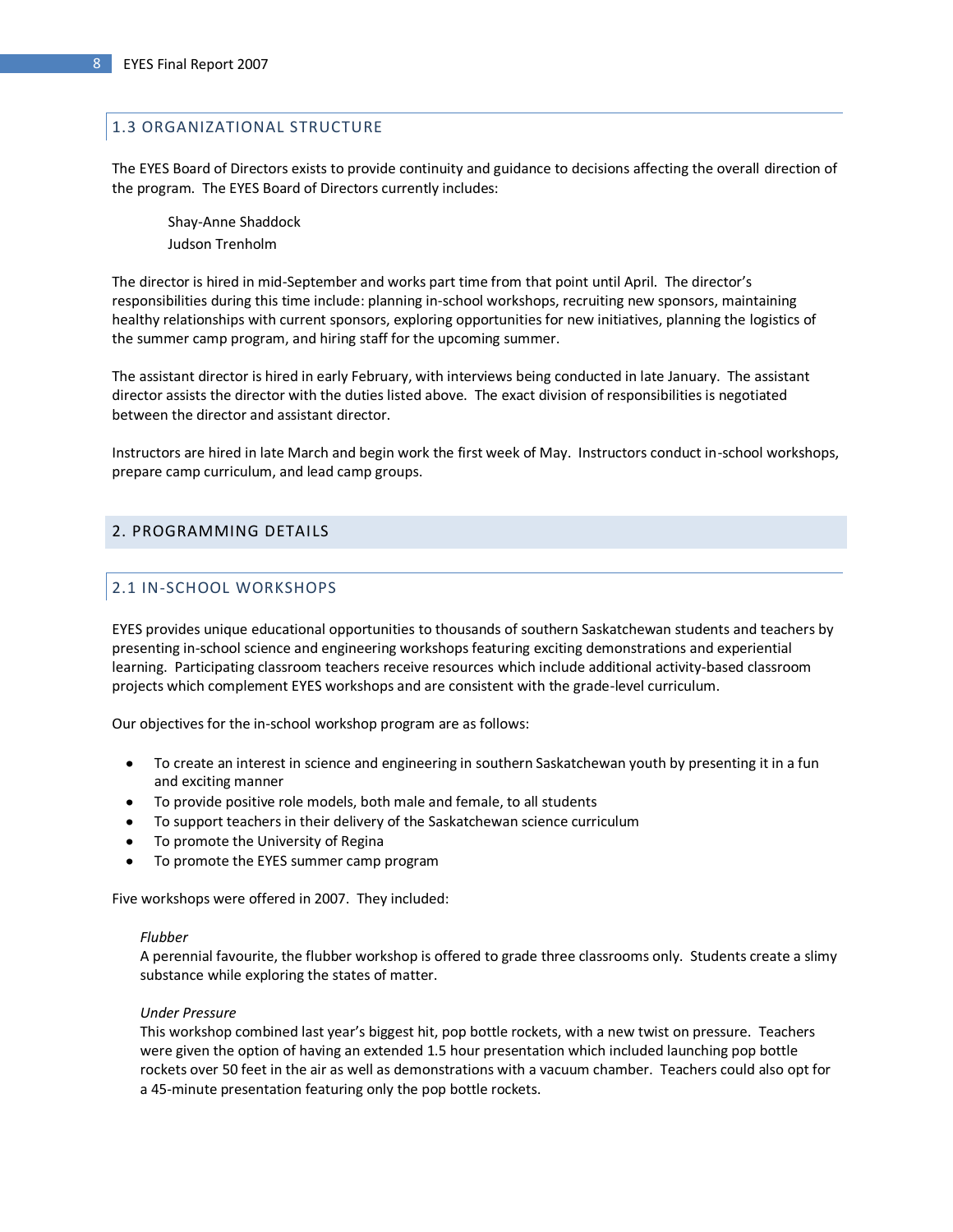#### *Enginuity*

Students were given an open-ended problem: transfer water from a large container to four smaller containers while standing two metres away. Students were given a variety of materials with which to design a device to perform this task.

#### *In the Clouds*

Students were introduced to the water cycle and the relationship between solubility and pressure through this innovative workshop. Students created "clouds" inside pop bottles by increasing the pressure inside the bottle, then releasing it to condense water vapour.

#### *See Your DNA*

Students used a simple procedure to extract and look at DNA from their own cheek cells. Students were introduced to simple cell and DNA structure.

In-school workshops were structured the same as in previous years. The fee structure remained at \$1.50 per student with a \$15.00 minimum charge per workshop. Workshops were 45-minutes long (with the exception of Under Pressure Option B). We again strove to have female and male instructors equally represented in the classroom setting so as to present science and engineering as careers accessible to both genders.





Our in-school workshop program was once again very well received by teachers and principals wherever we went. We had reached our capacity for workshop bookings before the instructors delivered their first workshop. We also saw a significant increase in the number of workshops we delivered outside Regina. In fact we presented more workshops outside Regina than we did inside Regina. This did not concern me, as I feel the promotion of our summer camp program is a secondary objective of our workshop program, with the primary objective being to create interest in science and engineering in children who may otherwise have not had the opportunity to experience it in a hands-on manner.

In total, our instructors presented 396 workshops, reaching 9575 students in 35 southern Saskatchewan communities including: Abbey, Arcola, Balgonie, Climax, Consul, Cupar, Earl Grey, Edenwold, Fort Qu'Appelle, Frobisher, Grenfell, Gull Lake, Kamsack, Kelliher, Lampman, Lang, Lumsden, Manor, Maple Creek, Melville, Moose Jaw, Neville, Odessa, Pangman, Ponteix, Kronau, Regina, Saltcoats, Swift Current, Vanguard, Vibank, Waldeck, Webb, Weyburn, and White City.

Workshops were once again offered in French. A number of French immersion and Francophone schools took advantage of this opportunity.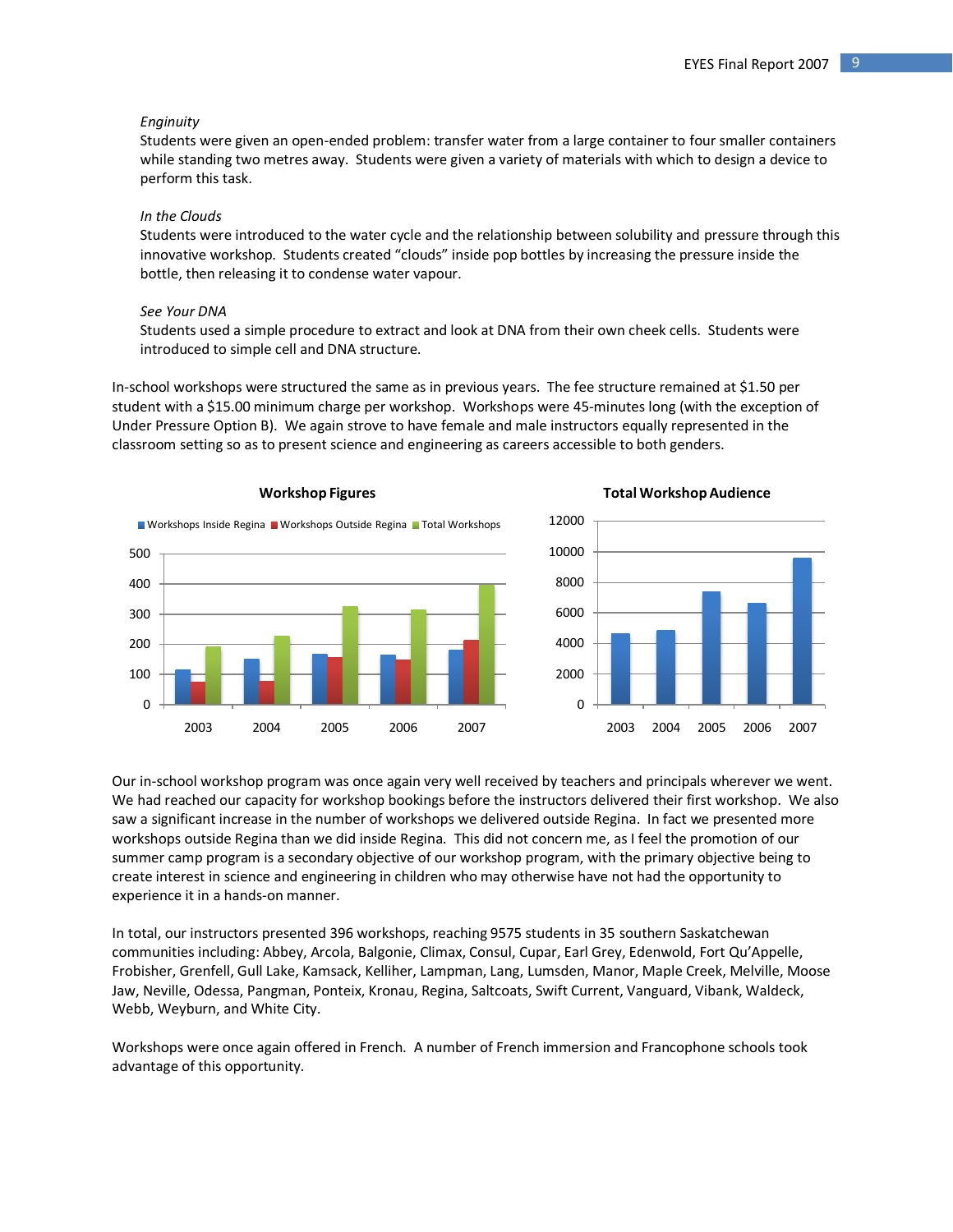The addition of two more staff members allowed us to meet much of the increasing demand for our programs, and our total audience increased signficantly as a result. However, the demand for our workshops once again exceeded our capacity, and we were required to turn a number of schools away. The increase in demand could partly be attributed to the rash of school closures in the Prairie Valley School Division surrounding Regina. We visited a number of schools which were slated to be closed and may have been looking for ways to spend money in their last days of operation. However, I believe the demand for our programs will likely continue to increase in 2008, and it will be important for the EYES Board of Directors to decide on whether to continue to increase our program's capacity to meet this demand.

#### *COMMENTS AND RECOMMENDATIONS*

EYES' in-school workshop program continues to gain popularity and credibility among schools and school boards through the high-quality programming that we deliver. However, it is imperative that we continue to evaluate and improve our programs to make them the best they can be.

Once again, this year's instructors recommended that we consider making workshops into one-hour sessions instead of the current 45-minute sessions we present. They felt that the workshops were often rushed and that students did not have time to put as much creative thought into their work. While I see the merits of such an approach, there are drawbacks to it as well. First, it would decrease the number of workshops we are able to present in one day, thereby decreasing our overall capacity. Also, elementary schools typically follow a 45-minute per period class schedule, so our workshops would not fit as naturally into a school's day.

As part of our NSERC grant, we were able to rent two vehicles (instead of our usual one) during the months of May and June. This eased the strain of coordinating travel, as groups of instructors could travel to two different locations in one day. The only issue this raised was the purchase of gas, which usually was done out-of-pocket by instructors. I believe the acquisition of a purchase card and a greater petty cash float would ease this burden.

Our instructors made many more long trips this year than in any other year. With these longer trips comes increased personal expense to instructors for meals. I recommend we institute a board approved per diem policy which would allow instructors to claim meal expenses on trips of greater than a given length.

## <span id="page-10-0"></span>2.2 SUMMER CAMPS

From my perspective, our 2007 summer camp program was the strongest we have offered in my time with this program, both in terms of reach and impact. The reach of our camp program exploded this year with the addition of a new satellite camp program and with a dramatic 44% increase in enrollment. The quality of the programming we offered was also extremely high. I strongly believe that this can be largely attributed to our larger staff this year, giving individual staff members more time to dedicate to their preparation.

The EYES summer camp program consists of six weeks of projects and activities based on a number of themes in science, engineering and technology. Each day of camp is based on a particular theme, with eight total theme days being spread over two weeks—the Innovation Program and the Discovery Program. This year's camp theme days were:

#### *Innovation Program*

- Sense-ational Science (Our Five Senses)
- MythBlasters (Urban Myths)
- Movie Mania ( The Science of Movie Making)
- Fantastic Forces (Natural Disasters)

## *Discovery Program*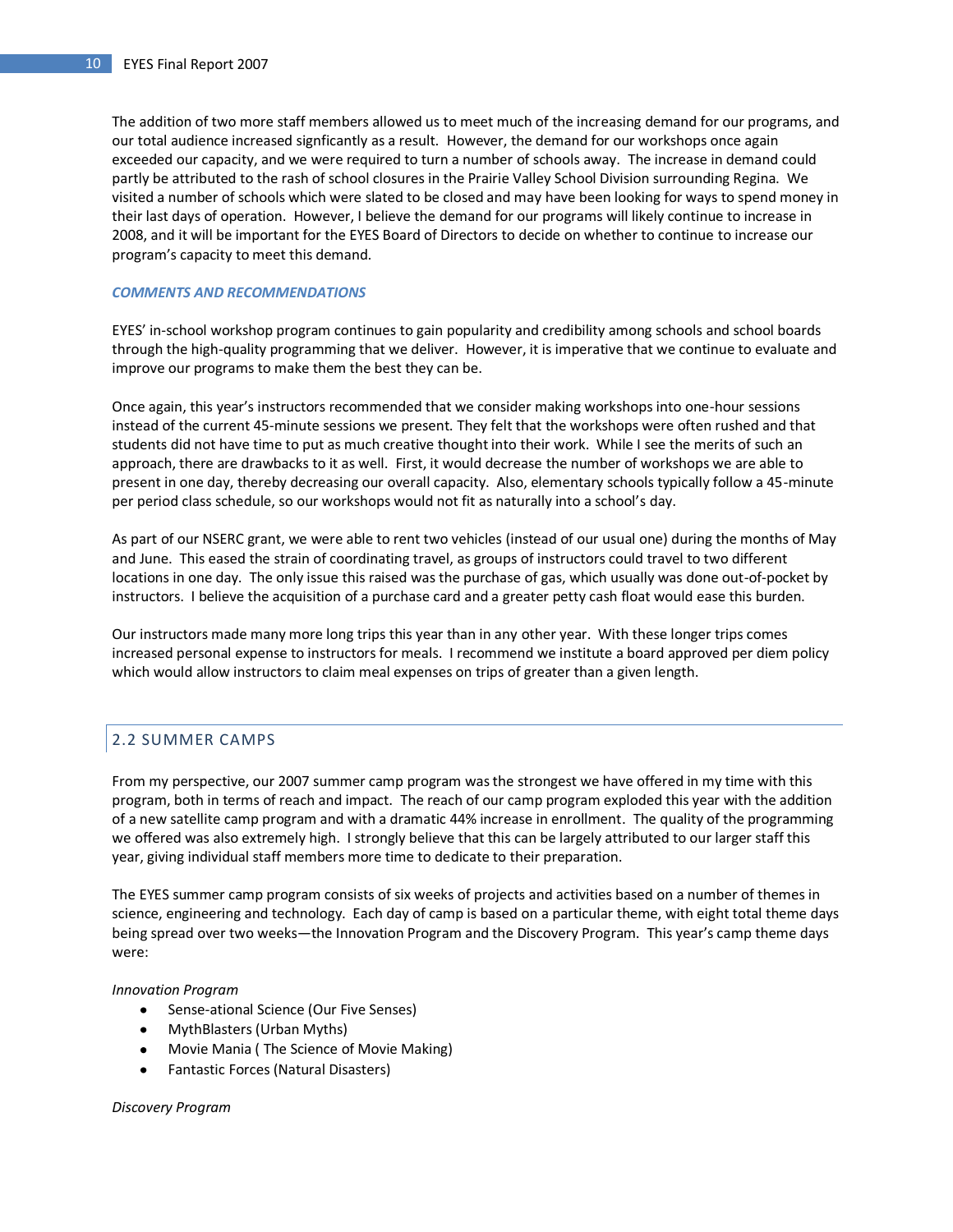- EYES Spy (Secret Agent Science)
- Wet & Wild (Wetland Exploration)
- Bits & Bytes (Computer Programming)
- Do You Dig It? (Archaeology)

To obtain copies of individual projects from any of the above listed theme days, simply contact our office.

The addition of a satellite camp program brought our total number of camp programs to five. The list of EYES summer camp programs now includes: Day Camp, All-Girls Day Camp, Camp Aventure Génie-Sciences, Overnight Camp, and North-Central Satellite Camp.

#### **DAY CAMP**

Regular day camp programs ran for the entire six-week duration of our summer camp program. A total of 406 campers attended this program in 2007.

#### **ALL-GIRLS DAY CAMP**

Our All-Girls Day Camp remains extremely popular. It exists to encourage young girls to participate in our summer camp programs as many young girls are deterred from attending by the perception that science camp is for boys. 40 girls attended this camp and took part in a number of mentorship experiences with females in science, engineering and technology related careers. These mentorship experiences included things like bucket truck rides at SaskPower, tours of SaskEnergy's gas control centre, presentations from female engineers at SaskTel, and a presentation from Sylvia Drabycz, a PhD student at the University of Calgary.

#### **CAMP AVENTURE GÉNIE-SCIENCES**

We once again partnered with the University of Regina's Institut Français to present a French language camp program this summer. 21 campers attended this program, which was presented entirely in French with identical programming to our other regular day camp program. Once again, a French-speaking instructor was hired to present this program and French workshops with that instructor's salary being paid, in part, by the Institut Français.

#### **OVERNIGHT CAMP**

Like our other camp programs, overnight camp continues to increase in popularity with each passing year. Due to the overwhelming demand for this program we increased its capacity from 20 to 34. Campers were housed in the South Residence, and most of the meals were cooked in the rooms. Evening activities included Ruckers, IMAX, bowling and a treasure hunt.

#### **NORTH-CENTRAL SATELLITE CAMP**

Thanks to a grant from NSERC, we were able to launch a brand new initiative this summer in north-central Regina. North-central is a predominantly aboriginal area with a great deal of poverty. We partnered with Boys and Girls Clubs of Regina to present this initiative. This was a very productive partnership, as they already have a presence in the community. It would have been nearly impossible for us to gain the trust and presence necessary for this initiative on our own. Plans were made to hold the camp at Albert Library, but some public health issues necessitated a move to Thomson School, which is located outside the north-central area. Boys and Girls Clubs provided a shuttle service for children from the north-central area who wanted to attend the camp. This was a very successful initiative, and one that should certainly be continued.

Due to the hiring of two additional instructors, we were able to increase the capacity of this year's camp to just over 500 on-campus participants. Enrollment was much greater than was ever expected, and we had filled all of our camp programs by the third week in June. In addition, we had waiting lists for all our camp programs. If the capacity had existed to accommodate all the interest we received, we would have easily surpassed 620 campers this year.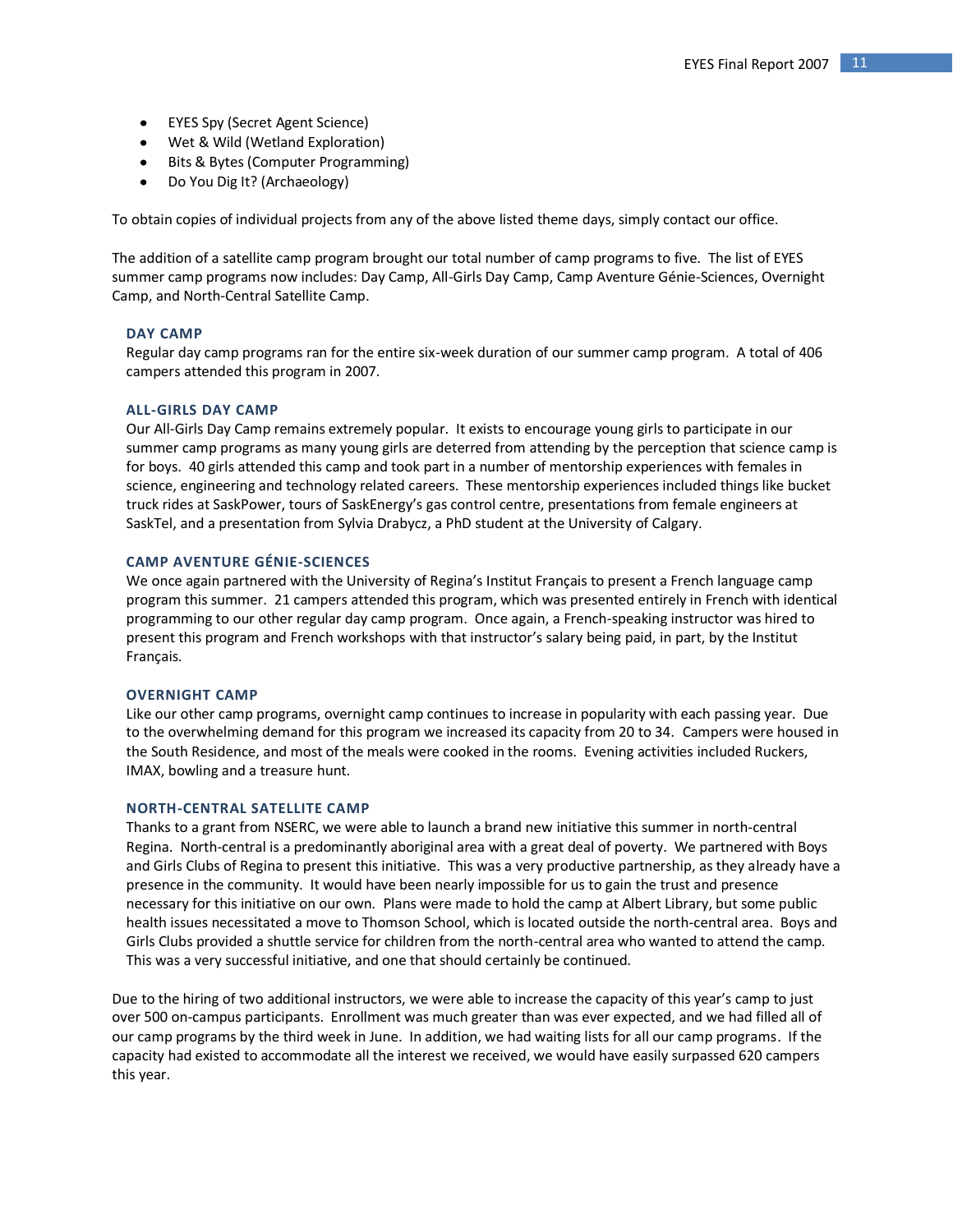#### *COMMENTS AND RECOMMENDATIONS*

I believe the high level of interest in our programs is directly attributable to the level of quality our program is achieving, mostly as a result of having instructors who are committed and engaging and who work strongly as a team. Last year's instructors worked very hard to give each camper a positive experience, and we are reaping the benefits this year. I believe that, by consistently delivering high-quality programming and conveying a professional, polished image, our camp is building more credibility in the community each year. This increased credibility leads to more word-of-mouth promotion for our camp. 25% of first time campers this year said that they heard about EYES from friends, family or coworkers. This year's instructors have lived up to the example set by their predecessors, and did a fantastic job of promoting the camp during their school visits. In fact, 60% of first time campers this year said that they heard about EYES through an in-school workshop. As long as we continue to hire, train, and support our staff well, I believe we can expect a high level of interest in our programs.

Having two additional staff members was a huge asset to our program this year. As I mentioned above, it allowed individual instructors to dedicate more time to camp planning. It also allowed us to increase our camp capacity to reach more youth than before. The camp's capacity was decided on to preserve a 10:1 camper to instructor ratio, which is essential to the quality of our programming.

In last year's final report, I outlined the premise of my proposal to NSERC for a three-year grant, which was to grow our camp in a sustainable way. I stated that since NSERC's grant would be on a three-year term, it would allow us to increase our capacity and have three years to grow into it without causing financial strain. I



| <b>Camp Enrollment</b> | 2004 | 2005 | 2006           | 2007 |
|------------------------|------|------|----------------|------|
| Week 1                 | 37   | 54   | 40             | 94   |
| Week 2                 | 74   | 72   | 57             | 91   |
| Week 3                 | 59   | 42   | 48             | 39   |
| Week 3 All-Girls       |      | 20   | 20             | 20   |
| Week 3 French          |      |      | $\overline{2}$ | 10   |
| Week 3 Satellite       |      |      |                | 21   |
| Week 4                 | 39   | 54   | 48             | 44   |
| Week 4 All-Girls       |      | 18   | 17             | 20   |
| Week 4 French          |      |      | 11             | 12   |
| Week 4 Satellite       |      |      |                | 13   |
| Week 5                 | 47   | 42   | 50             | 47   |
| Week 5 Overnight       | 15   |      | 20             | 33   |
| Week 6                 | 72   | 81   | 59             | 91   |
| Male Campers           | 250  | 218  | 263            | 344  |
| <b>Female Campers</b>  | 95   | 110  | 108            | 157  |
| % Female               | 28   | 34   | 29             | 31   |
| <b>Total Campers</b>   | 345  | 328  | 371            | 535  |
| Capacity               | 444  | 444  | 432            | 535  |
| % Full                 | 77   | 74   | 86             | 100  |
| $Red = Full$           |      |      |                |      |

did not anticipate such a dramatic increase in our enrollment for this year, as we filled our new larger capacity with many more campers on waitlists. To once again meet the demand for our programs, I recommend we add another position for next year. (For further detail on this recommendation, see section 4.1 – Staffing.)

Due to the number of rural workshops we presented this summer, we received a great deal of interest in our overnight camp program from families outside of Regina. Unfortunately, we were unable to accommodate many potential campers as our overnight camp program was completely full very early in the summer. There are two ways we could ease this strain. First, we could offer two weeks of overnight camp. This option would require a much greater commitment on the part of our staff, and would require us to have more people on staff. Second, we could begin offering satellite camps. I believe this is the more sustainable, practical option. Satellite camps would make our programs more accessible to more southern Saskatchewan youth. Establishing a presence in other communities would create opportunities for us to gain sponsors who are active in those communities. I recommend that we examine the possibility of offering satellite camps in Moose Jaw and Weyburn for summer 2008. Sci-Fi Science Camps in Saskatoon offered a satellite camp in Moose Jaw this year, so much of the foundation has already been laid for us there. The Weyburn area is one of our hotbeds of interest for the overnight camp, and we have been approached by both Actua and Sci-Fi in the past regarding sponsorship opportunities for running satellite camps in the Weyburn area. I have previously passed up on these opportunities since I did not feel we had the personnel to run such an initiative. However, I believe that our program has now reached a point where branching out could be a sustainable alternative.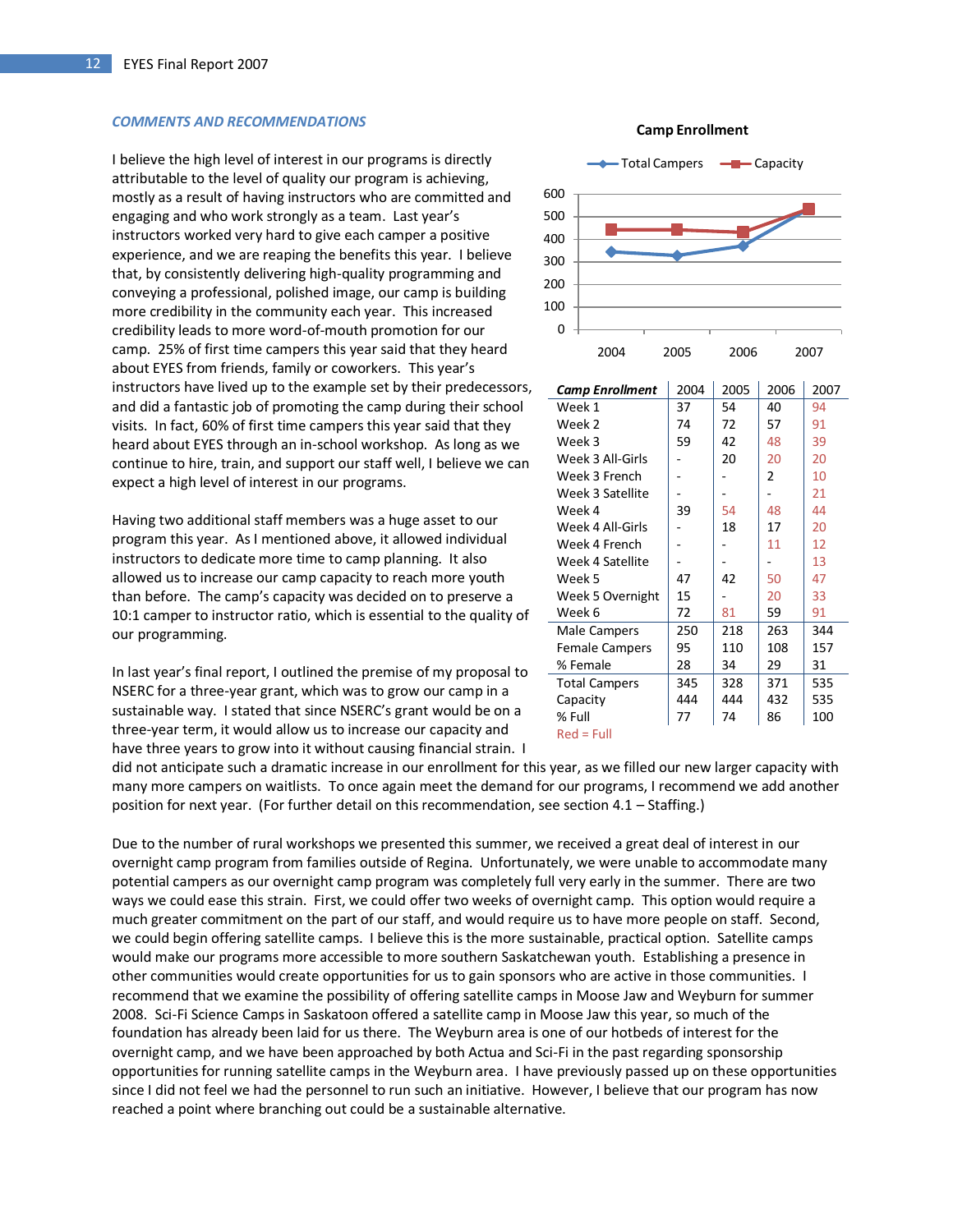As part of our French camp program, the Institut Français translated our camp projects for use in a French project book. This was a major struggle, as the translation process was very slow and difficult. In the end, we were receiving the projects for a particular theme day when the day was already in progress. Alternatives for translation should be explored in 2008.

## <span id="page-13-0"></span>2.3 SPECIAL PROGRAMS

In addition to our in-school workshop and summer camp programs, we also participated in a summer program run by the Regina Housing Authority in one of its housing projects. The housing project is intended primarily for immigrant families, and we spent a day presenting our in-school workshops to the children from many of these families.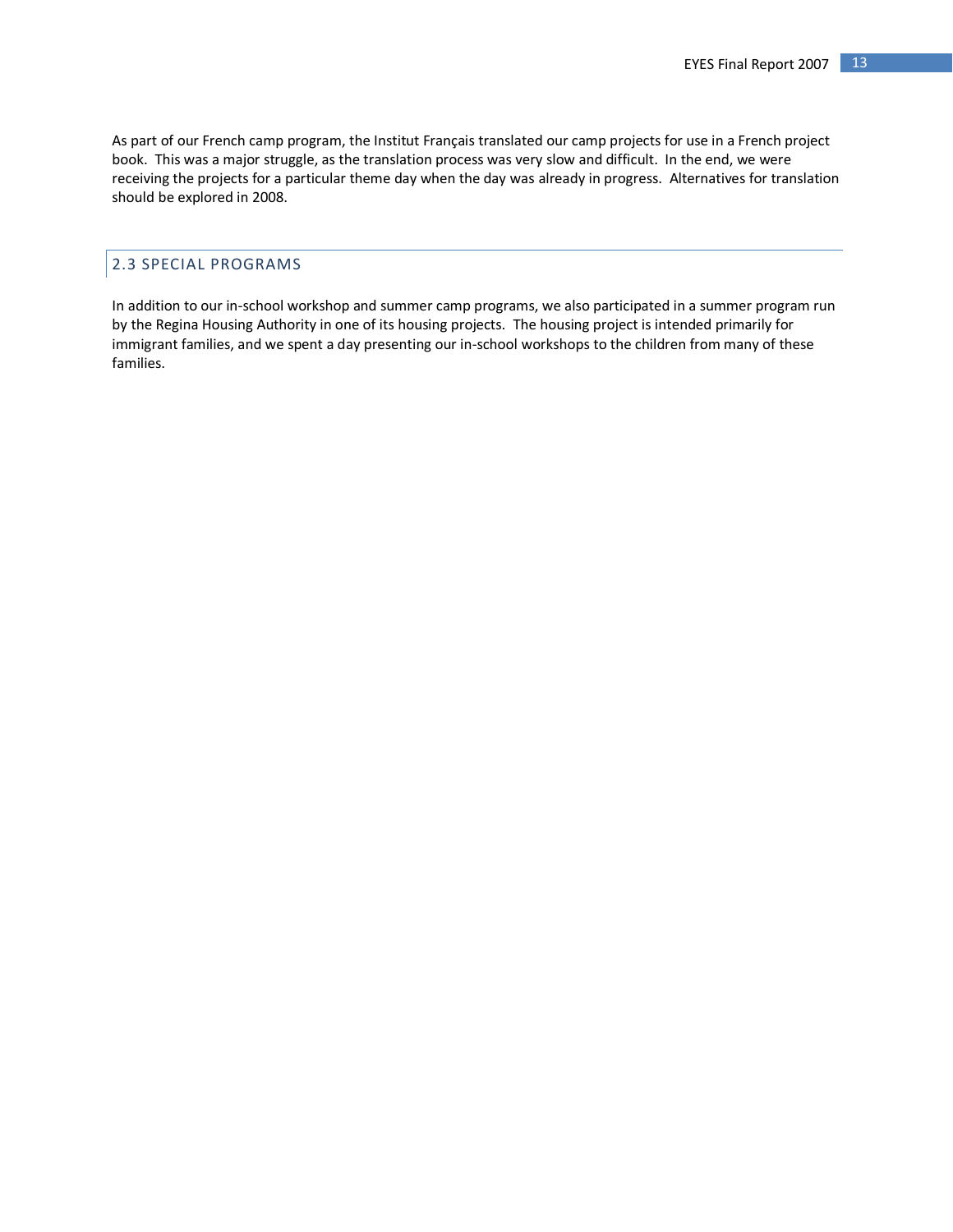## <span id="page-14-0"></span>3. FINANCIAL DETAILS

| <b>Revenue</b>                                       |                           | <b>Budget 2006</b> |          | <b>Actual 2006</b> |                         | <b>Budget 2007</b> |          |                |                    | <b>Actual 2007 Projected 2007</b> |
|------------------------------------------------------|---------------------------|--------------------|----------|--------------------|-------------------------|--------------------|----------|----------------|--------------------|-----------------------------------|
|                                                      |                           |                    |          |                    |                         |                    |          |                |                    |                                   |
| <b>REGISTRATION FEES</b>                             |                           |                    |          |                    |                         |                    |          |                |                    |                                   |
| Workshops                                            | $\boldsymbol{\mathsf{S}}$ | 9,000.00           | \$       | 9,948.00           | \$                      | 10,500.00          | \$       | 14,648.95      | \$                 | 14,648.95                         |
| Day Camp                                             | \$                        | 45,485.07          | \$       | 52,371.00          | \$                      | 52,587.21          | \$       | 67,020.50      | \$                 | 67,020.50                         |
| Satellite Camps                                      | \$                        |                    | Ś        |                    | \$                      |                    | \$       |                | \$                 |                                   |
| Overnight Camp                                       |                           |                    |          |                    |                         |                    |          |                |                    |                                   |
| Camp Fees                                            | \$                        | 2,325.00           | Ś        | 2,522.50           | Ś                       | 3,637.94           | \$       | 4,327.50       | \$                 | 4,327.50                          |
| Overnight Fees                                       | \$                        | 3,000.00           | \$       | 3,515.00           | \$                      | 4,342.06           | \$       | 5,505.00       | Ś                  | 5,505.00                          |
| <b>Total Overnight Camp</b>                          | \$                        | 5,325.00           | Ś        | 6,037.50           | \$                      | 7,980.00           | \$       | 9,832.50       | \$                 | 9,832.50                          |
| <b>Total Summer Camp Fees</b>                        | \$                        | 50,810.07          | \$       | 58,408.50          | \$                      | 60,567.21          | \$       | 76,853.00      | \$                 | 76,853.00                         |
| <b>Total Registration</b>                            | Ś                         | 59,810.07          | Ś        | 68,356.50          | Ś                       | 71,067.21          | Ś        | 91,501.95      | \$                 | 91,501.95                         |
| <b>SPONSORSHIP</b>                                   |                           |                    |          |                    |                         |                    |          |                |                    |                                   |
| Industry Sponsorship                                 | \$                        | 17,000.00          | \$       | 17,550.00          | \$                      | 18,000.00          | \$       | 15,450.00      | \$                 | 15,450.00                         |
| Industry Bursary Sponsorship                         | \$                        | 2.000.00           | \$       | 500.00             | \$                      | 500.00             | \$       |                | \$                 |                                   |
| Government Funding                                   | \$                        | 4,000.00           | \$       | 9,117.00           | \$                      | 4,000.00           | \$       | 1,750.00       | \$                 | 3,500.00                          |
| <b>NSERC Funding</b>                                 | \$                        |                    | \$       |                    | \$                      | 24,300.00          | \$       | 24,300.00      | \$                 | 24,300.00                         |
| Total Ind. & Gov't Sponsorship                       | \$                        | 23.000.00          | Ś        | 27.167.00          | \$                      | 46.800.00          | \$       | 41.500.00      | \$                 | 43,250.00                         |
|                                                      |                           |                    |          |                    |                         |                    |          |                |                    |                                   |
| Actua Funding                                        |                           |                    |          |                    |                         |                    |          |                |                    |                                   |
| National Bursary                                     | \$                        | 1,400.00           | \$       | 1,800.00           | \$                      | 1,500.00           | \$       |                | \$                 | 1,380.00                          |
| Travel Subsidy (Winter)                              | \$<br>\$                  | 555.70             | \$<br>Ś  | 555.70             | \$<br>\$                | 350.00             | \$<br>\$ | 350.00         | \$                 | 350.00                            |
| Travel Subsidy (Summer)                              |                           | 400.00             |          | 464.75             |                         | 350.00             |          | 350.00         | \$                 | 350.00<br>$\overline{a}$          |
| One-Tonne Challenge Fund                             | \$                        | 1,000.00           | \$<br>\$ |                    | \$<br>\$                |                    | \$<br>\$ |                | \$<br>\$           |                                   |
| Space Activities Fund                                | \$                        |                    | Ś        | 600.00             | \$                      |                    | \$       | $\overline{a}$ | \$                 | $\overline{\phantom{0}}$          |
| Aboriginal Outreach Fund                             | \$<br>\$                  | 500.00             | \$       | 500.00             | \$                      |                    | \$       |                | \$                 |                                   |
| Health & Life Science Fund<br>National Girls Program | \$                        | 1.000.00           | Ś        | 750.00             | Ś                       | 1,000.00<br>750.00 | Ś        |                | Ś                  | 1,000.00<br>750.00                |
| <b>Total Actua Sponsorship</b>                       | \$                        | 4,855.70           | \$       | 4,670.45           | \$                      | 3,950.00           | \$       | 700.00         | \$                 | 3,830.00                          |
| Total Sponsorship                                    | \$                        | 27.855.70          | Ś        | 31.837.45          | Ś.                      | 50.750.00          | Ś        | 42.200.00      | \$                 | 47.080.00                         |
|                                                      |                           |                    |          |                    |                         |                    |          |                |                    |                                   |
| <b>OTHER</b>                                         |                           |                    |          |                    |                         |                    |          |                |                    |                                   |
| Regional Meeting Reimbursements                      | \$                        |                    | \$       | 1,352.19           | \$                      | 1,600.00           | \$       | $\overline{a}$ | \$                 | 216.37                            |
| French Camp (Institut Francais)                      | \$                        | 6,400.00           | Ś        | 5,995.73           | \$                      | 6,628.16           | \$       | 5,049.00       | \$                 | 5,179.00                          |
| YES Mag Subscriptions                                | \$                        | 100.00             | \$       |                    | \$                      |                    | \$       | 18.00          | \$                 | 108.00                            |
| Miscellaneous                                        | \$                        |                    | \$       | 79.00              | \$                      |                    | \$       | 72.10          | \$                 | 37.10                             |
| <b>Total Other Revenue</b>                           | Ś                         | 6.500.00           | Ś        | 7.426.92           | $\overline{\mathsf{S}}$ | 8.228.16           | Ś        | 5.139.10       | $\dot{\mathsf{S}}$ | 5.540.47                          |
| <b>TOTAL REVENUE</b>                                 | Ś.                        | 94,165.77          |          | \$107,620.87       |                         | \$130,045.37       |          | \$138,841.05   | Ś                  | 144,122.42                        |

According to our projections, EYES will take in approximately \$13,400 more than was budgeted this year, with our registration fee revenue exceeding our budget by approximately \$16,000. Our registration fee budget was based on a projected camp enrollment of 380 campers, which we surpassed. We are currently awaiting confirmation from Nexen and Labatt regarding their support of our program. If they decide to support us again this year, it will add \$3000 to our sponsorship revenue from what has been projected. The amount being contributed to the French-speaking instructor's salary by the Institut Français is less than was budgeted because EYES agreed to pay the instructor for the weeks he was working for the English camp.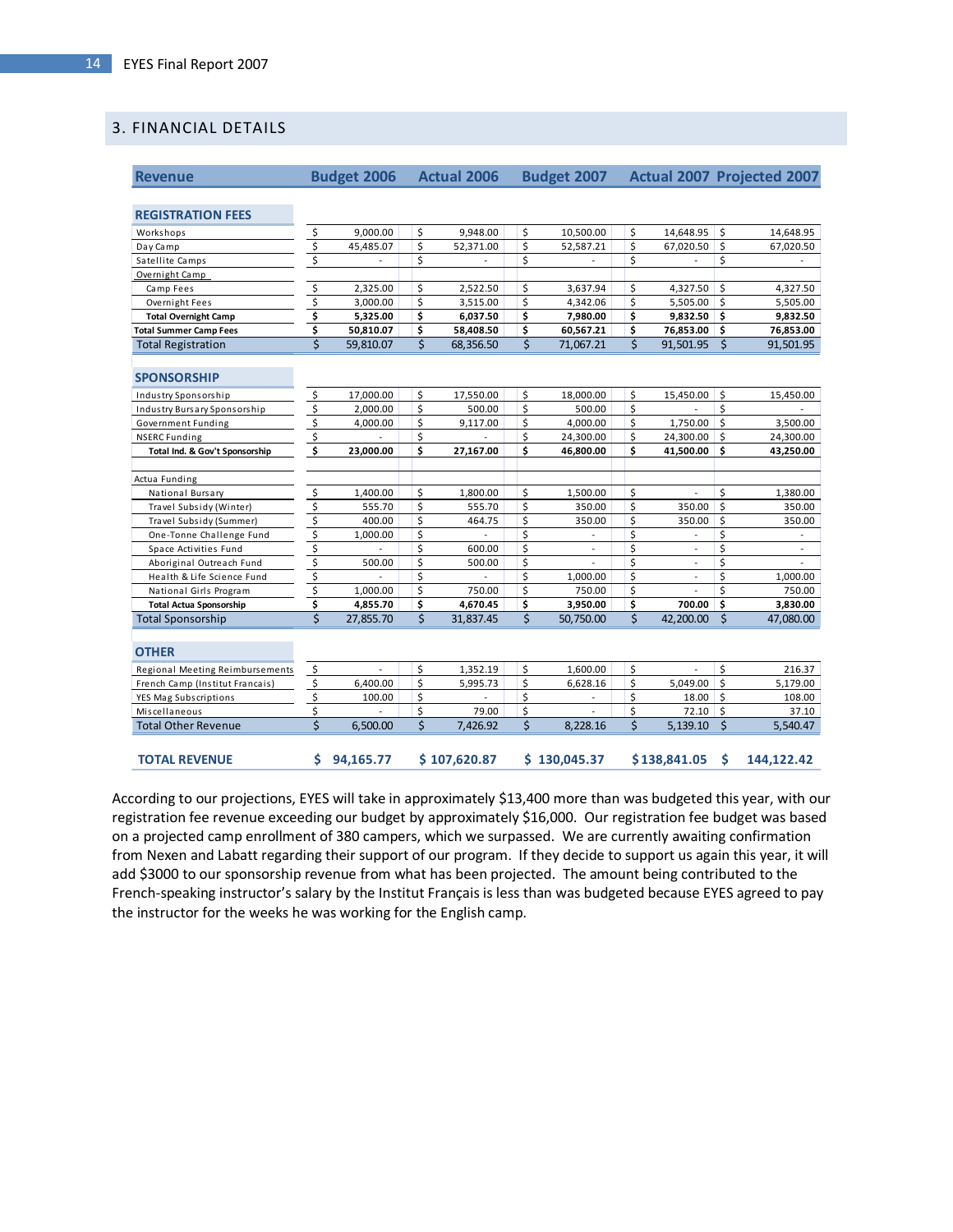| <b>Expenses</b>                          |                         | <b>Budget 2006</b> |          | <b>Actual 2006</b>       | <b>Budget 2007</b> |           |          |           | Actual 2007 Projected 2007 |           |
|------------------------------------------|-------------------------|--------------------|----------|--------------------------|--------------------|-----------|----------|-----------|----------------------------|-----------|
| <b>ADMINISTRATIVE COSTS</b>              |                         |                    |          |                          |                    |           |          |           |                            |           |
| Telephone & Fax                          | \$                      | 156.00             | \$       | $\bar{a}$                | \$                 |           | \$       |           | \$                         |           |
| Mailing                                  | \$                      | 550.00             | \$       | 422.23                   | \$                 | 600.00    | \$       | 487.96    | \$                         | 500.00    |
| Computer & Office Supplies               | \$                      | 300.00             | \$       | 257.98                   | \$                 | 325.00    | \$       | 264.75    | \$                         | 325.00    |
| Printing                                 | \$                      | 2,000.00           | \$       | 2,240.96                 | \$                 | 2,500.00  | \$       | 1,620.11  | \$                         | 2,200.00  |
| <b>Total Administrative Cost</b>         | \$                      | 3,006.00           | Ś        | 2,921.17                 | \$                 | 3,425.00  | \$       | 2,372.82  | \$                         | 3,025.00  |
| <b>ADVERTISING &amp; PROMOTION</b>       |                         |                    |          |                          |                    |           |          |           |                            |           |
| Brochures & Posters                      | \$                      | 600.00             | \$       | 687.91                   | \$                 | 700.00    | \$       | 1,473.72  | \$                         | 1,473.72  |
| Sponsorship Packages                     | \$                      | 175.00             | \$       | 332.94                   | \$                 | 150.00    | \$       | 100.80    | \$                         | 100.80    |
| Other Advertising                        | \$                      | 75.00              | \$       | 70.55                    | \$                 | 100.00    | \$       | 834.12    | \$                         | 834.12    |
| <b>Total Advertising &amp; Promotion</b> | \$                      | 850.00             | \$       | 1,091.40                 | \$                 | 950.00    | \$       | 2,408.64  | \$                         | 2,408.64  |
| <b>WORKSHOPS</b>                         |                         |                    |          |                          |                    |           |          |           |                            |           |
| <b>Instructional Materials</b>           | \$                      | 700.00             | \$       | 444.84                   | \$                 | 700.00    | \$       | 1,236.72  | \$                         | 1,236.72  |
| <b>Total Workshops</b>                   | \$                      | 700.00             | \$       | 444.84                   | \$                 | 700.00    | \$       | 1,236.72  | \$                         | 1,236.72  |
| <b>SUMMER CAMP</b>                       |                         |                    |          |                          |                    |           |          |           |                            |           |
| <b>Instructional Materials</b>           | \$                      | 2,100.00           | \$       | 1,623.13                 | \$                 | 3,400.00  | \$       | 6,527.11  | \$                         | 6,550.00  |
| <b>Facility Expenses</b>                 | \$                      |                    | \$       |                          | \$                 | 1,000.00  | \$       | 700.00    | \$                         | 700.00    |
| T-Shirts                                 | \$                      | 3,200.00           | \$       | 3,621.59                 | \$                 | 4,000.00  | \$       | 3,936.12  | \$                         | 4,511.28  |
| Lunches                                  | \$                      | 2,500.00           | \$       | 1,623.66                 | \$                 | 1.700.00  | \$       | 3,391.30  | \$                         | 3,391.30  |
| Satellite Camp                           | \$                      |                    | \$       | $\overline{\phantom{a}}$ | \$                 | 500.00    | \$       | 1,359.10  | \$                         | 1,359.10  |
| Camper Awards & Prizes                   | \$                      | 100.00             | \$       |                          | \$                 | 100.00    | \$       | 12.21     | \$                         | 12.21     |
| <b>Total Summer Camp</b>                 | \$                      | 7,900.00           | \$       | 6,868.38                 | \$                 | 10,700.00 | \$       | 15,925.84 | \$                         | 16,523.89 |
| <b>OVERNIGHT CAMP</b>                    |                         |                    |          |                          |                    |           |          |           |                            |           |
| Activities                               | \$                      | 300.00             | \$       | 283.79                   | \$                 | 405.00    | \$       | ÷,        | \$                         | 580.00    |
| Accommodations                           | \$                      | 1,200.00           | \$       | 3,703.58                 | \$                 | 5,000.00  | \$       |           | \$                         | 4,500.00  |
| Meals                                    | \$                      | 1,200.00           | \$       | 646.16                   | \$                 | 1,080.00  | \$       | 805.07    | \$                         | 805.07    |
| Transportation                           | \$<br>\$                | 150.00             | \$<br>\$ | 67.00                    | \$<br>\$           | 150.00    | \$<br>\$ | 50.00     | \$<br>\$                   | 50.00     |
| <b>Total Overnight Camp</b>              |                         | 2,850.00           |          | 4,700.52                 |                    | 6,635.00  |          | 855.07    |                            | 5,935.07  |
| <b>TRANSPORTATION</b>                    |                         |                    |          |                          |                    |           |          |           |                            |           |
| Vehicle Rental                           | \$                      | 2,500.00           | \$       | 2,481.65                 | \$                 | 4,500.00  | \$       | 5,243.46  | \$                         | 7,018.67  |
| Gas                                      | \$                      |                    | \$       |                          | \$                 | 1,750.00  | \$       | 2,182.92  | \$                         | 2,200.00  |
| <b>Total Transportation</b>              | \$                      | 2,500.00           | \$       | 2,481.65                 | \$                 | 6,250.00  | \$       | 7,426.38  | \$                         | 9,218.67  |
| <b>APPRECIATION</b>                      |                         |                    |          |                          |                    |           |          |           |                            |           |
| Staff Appreciation                       | \$                      | 300.00             | \$       | 272.56                   | \$                 | 367.00    | \$       | 489.51    | \$                         | 500.00    |
| Sponsor Appreciation                     | $\overline{\mathsf{S}}$ | 200.00             | \$       | 523.10                   | \$                 | 200.00    | \$       |           | \$                         |           |
| <b>Total Appreciation</b>                | \$                      | 500.00             | \$       | 795.66                   | \$                 | 567.00    | \$       | 489.51    | \$                         | 500.00    |
| <b>STAFF</b>                             |                         |                    |          |                          |                    |           |          |           |                            |           |
| Wages                                    | \$                      | 63,805.86          | \$       | 59,820.27                | \$                 | 84,032.56 | \$       | 80,272.55 | \$                         | 80,272.55 |
| <b>Benefits</b>                          | \$                      | 4,400.00           | \$       | 4,209.00                 | \$                 | 6,134.00  | \$       | 4,043.00  | \$                         | 5,942.00  |
| Instructor Exchange                      | \$                      |                    | \$       |                          | \$                 |           | \$       |           | \$                         |           |
| Junior Counsellors                       | \$                      | 2,000.00           | \$       | 900.00                   | \$                 | 2,000.00  | \$       |           | \$                         | 990.00    |
| Training                                 | \$                      | 300.00             | \$       | 436.29                   | \$                 | 700.00    | \$       | 652.51    | \$                         | 652.51    |
| <b>Total Staff</b>                       | \$                      | 70,505.86          | \$       | 65,365.56                | \$                 | 92,866.56 | \$       | 84,968.06 | \$                         | 87,857.06 |
| <b>ACTUA MEETINGS</b>                    |                         |                    |          |                          |                    |           |          |           |                            |           |
| Regional Retreat                         | \$                      | 300.00             | \$       | 2,257.23                 | \$                 | 2,600.00  | \$       | 1,250.85  | \$                         | 1,250.85  |
| National Meetings Registration           | \$                      | 1,300.00           | \$       | 1,050.00                 | \$                 | 900.00    | \$       | 600.00    | \$                         | 900.00    |
| National Meetings Travel and Food        | \$                      | 2,000.00           | \$       | 1,673.35                 | \$                 | 2,000.00  | \$       | 1,809.48  | \$                         | 1,809.48  |
| <b>Total Actua Meetings</b>              | \$                      | 3,600.00           | \$       | 4,980.58                 | \$                 | 5,500.00  | \$       | 3,660.33  | \$                         | 3,960.33  |
| <b>SPECIAL PROGRAMS</b>                  |                         |                    |          |                          |                    |           |          |           |                            |           |
| FSIN Summer Festival                     | \$                      | 500.00             | \$       | 171.62                   | \$                 |           | \$       | $\omega$  | \$                         |           |
| APEGS                                    | \$                      |                    | \$       |                          | \$                 | 100.00    | \$       | L,        | \$                         | $\Box$    |
| YES Mag Subscriptions                    | \$                      |                    | \$       |                          | \$                 |           | \$       | ÷,        | \$                         | 108.00    |
| <b>Total Special Programs</b>            | \$                      | 500.00             | \$       | 171.62                   | \$                 | 100.00    | \$       |           | \$                         | 108.00    |
| <b>Total Miscellaneous</b>               | \$                      | 400.00             | \$       | 71.21                    | \$                 | 50.00     | \$       | 460.07    | \$                         | 150.00    |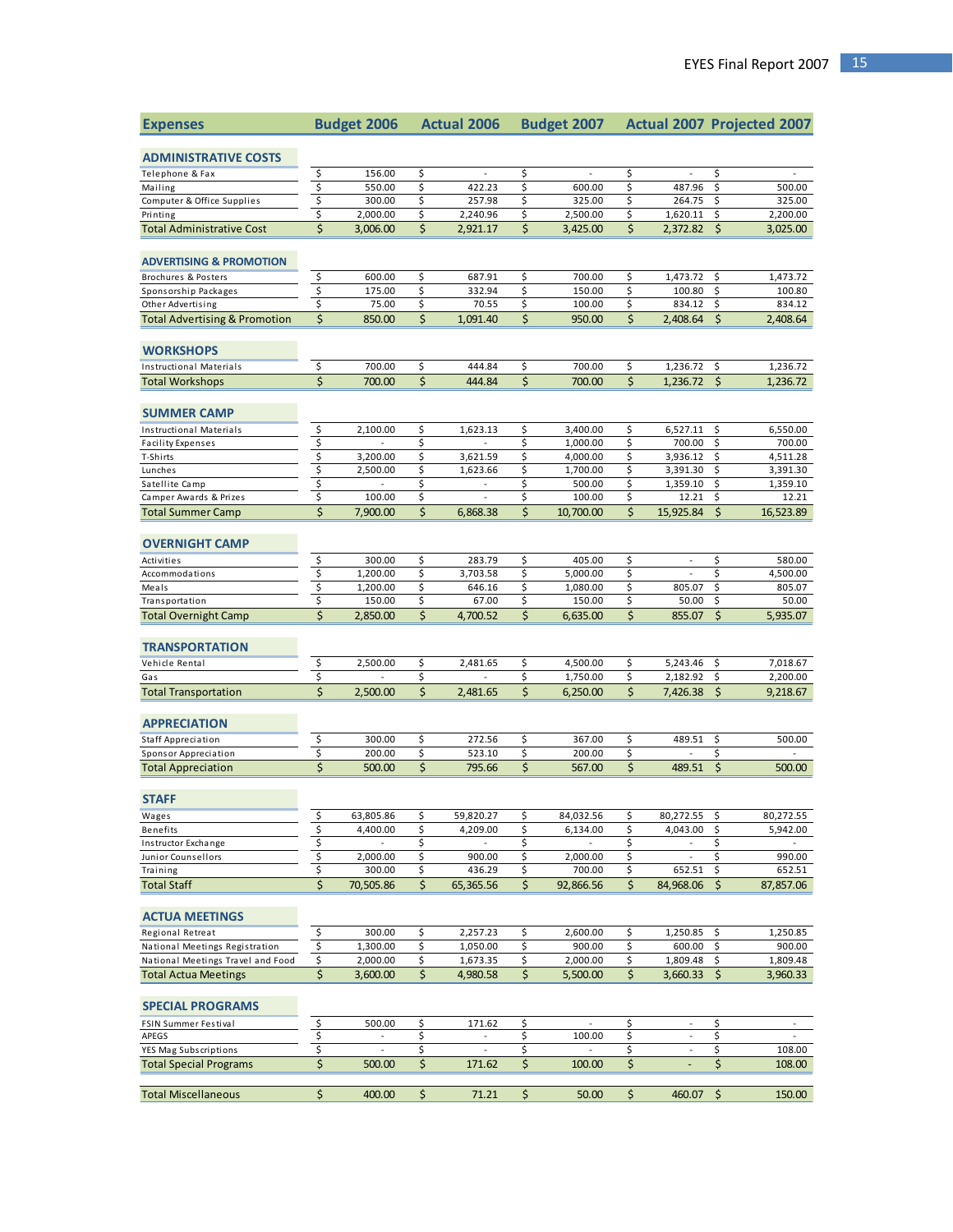| <b>TOTAL EXPENSES</b> | $S$ 93.311.86 | \$89,892.59   | \$127,743.56 | \$119,803.44    | S. | 130.923.38 |
|-----------------------|---------------|---------------|--------------|-----------------|----|------------|
|                       |               |               |              |                 |    |            |
| <b>TOTAL REVENUE</b>  | $S$ 94.165.77 | \$107.620.87  | \$130,045.37 | \$138,841.05    | s  | 144.122.42 |
|                       |               |               |              |                 |    |            |
| <b>BALANCE</b>        | 853.91        | $5$ 17.728.28 | 2.301.81     | $$19,037.61$ \$ |    | 13.199.04  |

According to these projections, EYES will spend approximately \$4900 more than was budgeted for this year. This can be primarily attributed to the fact that we had more campers attend our summer camps than was previously anticipated. It can therefore be projected that we will finish 2007 with a surplus of around \$13,200. Combined with the approximately \$13,000 in unspent funds from last year's surplus, this gives us a total contingency fund of approximately \$26,000. I recommend that this money be held in contingency to compensate for any shortcoming in the first year of having a full-time director, should the Board of directors choose to proceed in that direction. If the Board of Directors decides not to proceed with a full time director's position in the next two years, they could then look for opportunities to reinvest this money into the program.

#### <span id="page-16-1"></span><span id="page-16-0"></span>4. FUNCTIONAL AND OPERATIONAL DETAILS

## 4.1 STAFFING

This summer, nine instructors were hired for work from April 30 to August 10. Two instructor salaries were designated to be subsidized by NSERC. One instructor salary was designated to be subsidized by the Saskatchewan Summer Work Experience program. One instructor salary was designated to be subsidized by the U of R's Institut Français.

#### *COMMENTS AND RECOMMENDATIONS*

As our camp has experienced significant growth over the past three years (both in terms of diversity of programming and enrollment), the complexity of the director's job has increased. As the number of stakeholders in the program increases, the director has an increasingly difficult task in balancing the interests of each stakeholder. There is now a great deal of knowledge and skill necessary to keep the programming running smoothly, and continuity is more essential now than it has ever been. The workload has also increased to a point where it will soon not be reasonable to expect one full-time student to organize the upcoming summer program over the winter semester. Our camp is certainly in a position to grow further, but I do not believe it will be able to grow sustainably unless a full time, permanent director's position is created by September 2008. Our camp is perfectly able to sustain itself at its current capacity with no further growth under its current structure. However, if we wish to grow further, a change in structure will be necessary. I recommend that the board of directors allow me to research in depth the feasibility of a full-time directorship position with a proposal to be presented in December 2007. I will provide a proposal shortly outlining my vision for the nature of the position as well as the areas I feel need to be researched before a decision can be made.

If our camp receives the same level of interest we received this year, we will once again be unable to accommodate all the campers who would like to attend our camps. To meet this demand, I recommend that we add one or two positions depending on the level of subsidization available from potential satellite camp sponsors (see Section 2.2 – Summer Camps). We had a very difficult time keeping up the volume of camp registrations we received on a daily basis. Having someone part-time in the office would ease this burden considerably. Therefore, I recommend that at least one additional position be designated as part time office staff and part time instructor. If a second position was to be added, I recommend it be designated as a full-time instructor position.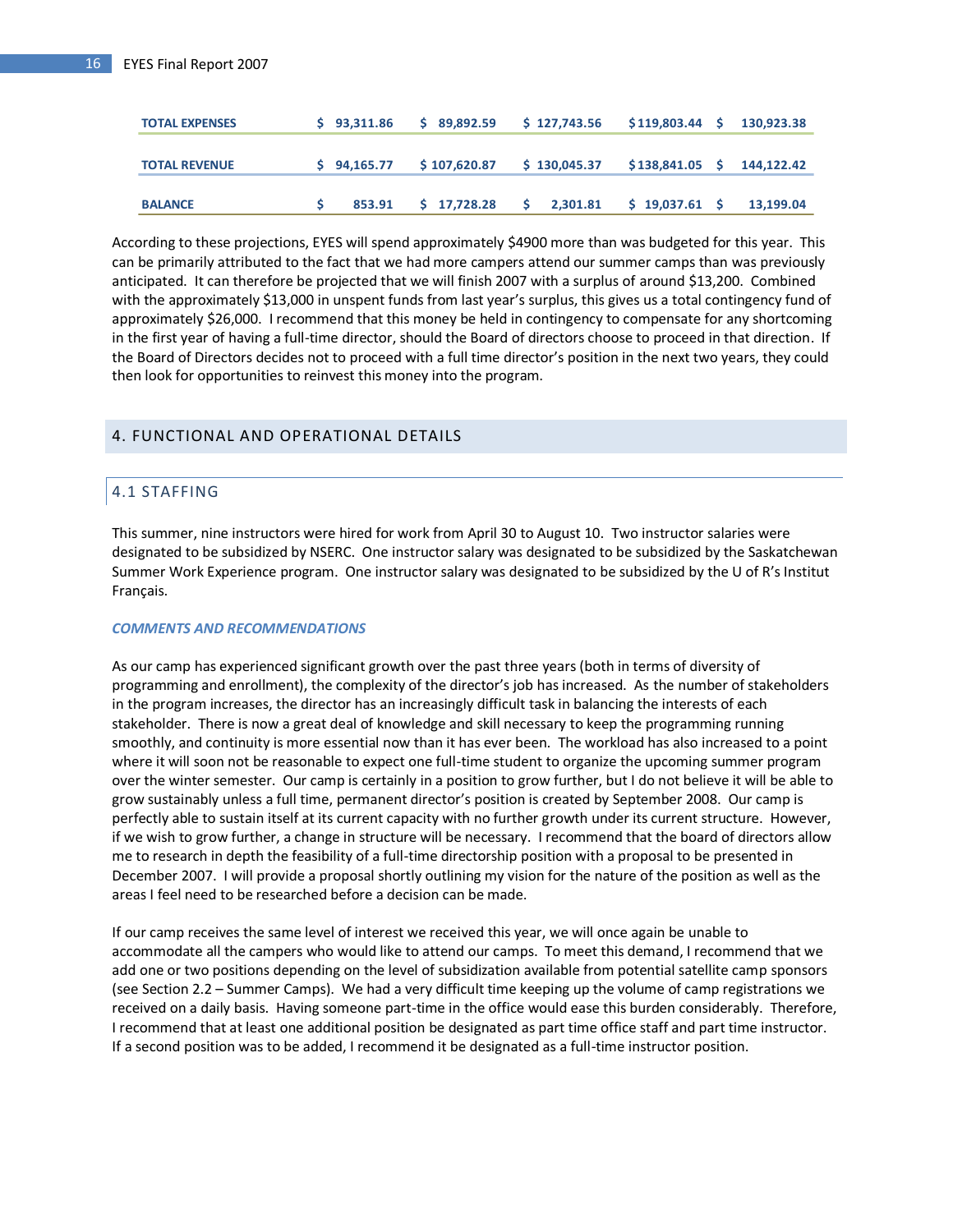## <span id="page-17-0"></span>4.2 ACTUA MEMBERSHIP

EYES became a member of Actua in 1998, and our Actua membership continues to be integral to our ability to effectively reach southern Saskatchewan youth. Actua provides training, resources, and support to a national network of local organizations offering science and technology education programs.

EYES was represented at both the Actua Winter Meetings and the Actua Summer Meetings. The director attended the winter meetings and was accompanied by the assistant director for the summer meetings.

EYES once again participated in the Actua prairie region's regional retreat during the first weekend in May. The prairie region was split into two groups for this year's retreat—Alberta and Saskatchewan/Manitoba. The Saskatchewan/Manitoba retreat was held at Duck Mountain Lodge in Duck Mountain Provincial Park. The retreat allowed the participating camps to train staff in areas that are common among all their programs and are an important part of our team building activities.

Actua provides financial assistance to members through member funds. Camps can apply for funding for specific initiatives that fit the criteria of the various funds. This year, EYES received funding from four Actua member funds:

#### **NATIONAL BURSARY PROGRAM**

Thanks to NSERC and the National Bursary Program, we were able to accommodate all bursary requests this year. We were allotted \$1950 from Actua's National Bursary Program. Since \$2000 from our NSERC grant had been set aside for camp bursaries, we did not use all the funding we were allotted, and turned \$540 over for use by other members.

#### **GIRLS OUTREACH MEMBER FUND**

We received funding from this member fund to support the delivery of our all-girls day camp program. This year, we received \$750 from this fund.

#### **HEALTH AND LIFE SCIENCE MEMBER FUND**

This is a new member fund this year, presented in partnership with CIHR's (Canadian Institutes of Health Research) Synapse program. EYES was given funding with which to develop and present health and life science themed activities as part of our summer camp programs. Our "five senses" day was designed to meet the criteria for this member fund. We received \$1000 from this fund.

#### **TRAVEL SUBSIDIES**

Actua restructured its conference fee schedule in late 2006, and as part of this new fee schedule offers travel subsidies to camps required to travel long distances to attend the meetings. EYES received travel subsidies of \$350 for both the winter and summer meetings.

## <span id="page-17-1"></span>4.3 MARKETING AND PROMOTION

Camp brochures were printed and distributed in early May to all eligible campers from the last two years. Each student that took part in an EYES workshop was given a half-page colour handout containing information on our summer camp program and directing them to our website. Posters were not distributed this year, as we did not feel they made a worthwhile difference in our enrollment.

I would recommend that, in the coming months, we investigate alternatives to our current web site design. Although I could develop a website myself, I do not feel the time I would invest would be worthy of the quality of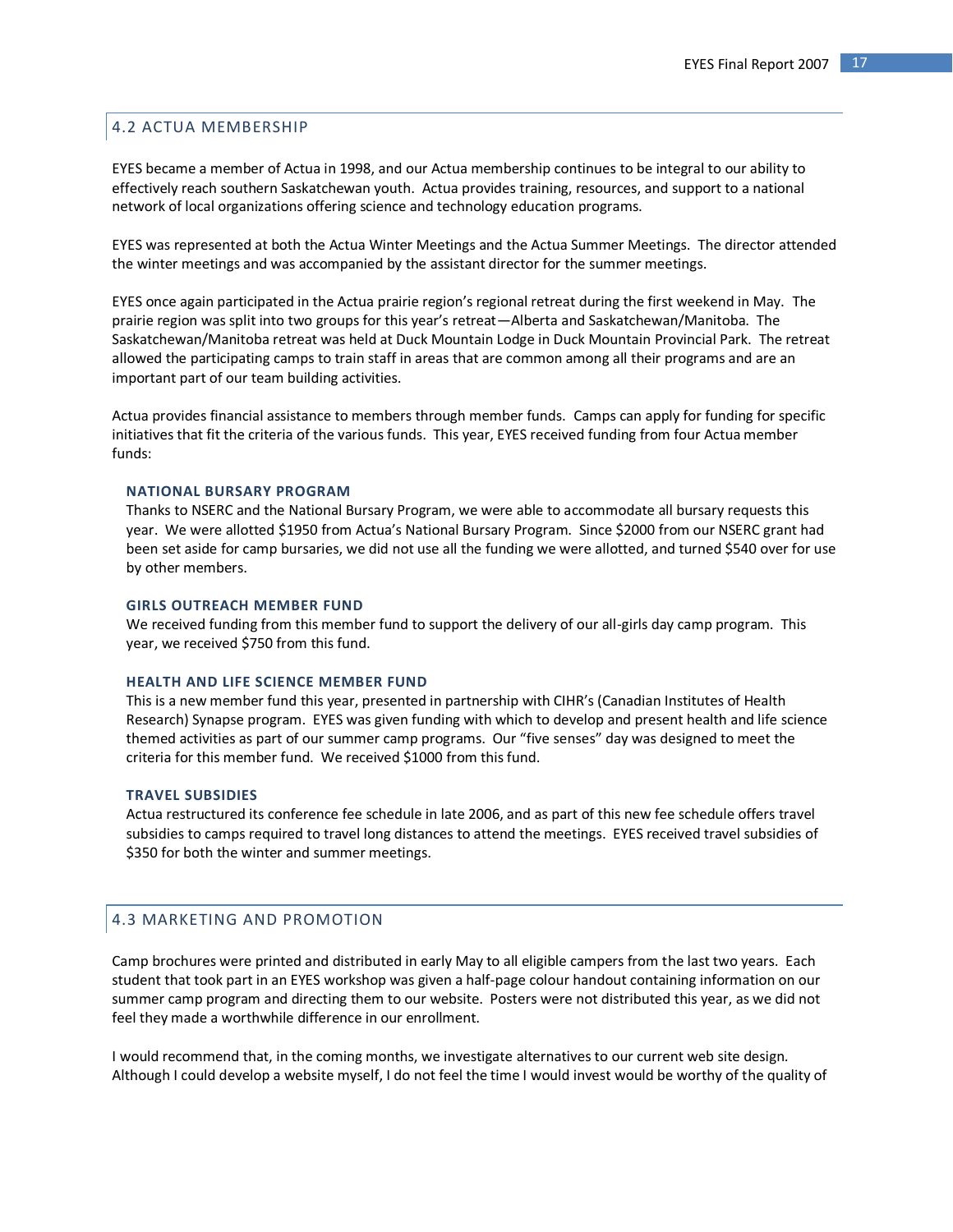the product I would be likely to produce. I recommend that we outsource our website design either to an independent consulting firm (if a reduced rate was offered) or a computer science student.

## <span id="page-18-0"></span>4.4 REGISTRATION AND SCHEDULING

As was mentioned above, our current office staff was unable to effectively handle the volume of registration forms we received in a very short time frame in early June. A third part-time office staff member would relieve this burden (see Section 4.1 – Staffing).

While our current registration database is fairly effective, I recommend that we investigate the cost of a software application specially designed for the use of organizations like ourselves for handling camper registration. I would like to give preference to an application that would also allow us to set up an online registration process which would allow us to accept credit card payments online.

## <span id="page-18-1"></span>4.5 SPONSORSHIP

EYES relies on the generous support of sponsors at both the national local level. Sponsors support our program by contributing finances, services and materials.

In early 2007, we received a three-year grant from NSERC Promoscience totaling in excess of \$61,000. This grant was intended to support the development of a satellite camp program in north-central Regina, increased capacity in all our camp programs, purchase of materials for special projects and bursaries for underprivileged children.

Actua contributed a total of \$3500 to our programs in 2007 through the National Bursary Program, the Girls Outreach Member Fund, the Health and Life Science Member Fund, and Winter/Summer Meetings travel subsidies (see Section 4.2 – Actua Membership).

This year's sponsorship campaign was the responsibility of the assistant director. We were able to maintain the sponsorship amounts we received last year. At the time of this report, we have not yet received confirmation from Nexen regarding their support of our program. We are also awaiting confirmation from a potential new Gold funder. Neither of these companies' support has been included in the projected revenue for 2007 (see Financial Details).

| <b>Organization</b>                             | <b>Amount</b> | <b>Funding Level</b> |
|-------------------------------------------------|---------------|----------------------|
| <b>NSERC</b>                                    | \$24,300      | Platinum             |
| Regina Research Park                            | \$2500        | Gold                 |
| Saskferco                                       | \$2500        | Gold                 |
| SaskEnergy                                      | \$2000        | Silver               |
| SaskTel                                         | \$2000        | Silver               |
| Enbridge                                        | \$1500        | Silver               |
| SaskPower                                       | \$1500        | Silver               |
| GarageGames                                     | In-Kind       | Silver               |
| Labatt Breweries                                | \$500         | Bronze               |
| Regina Engineering Society                      | \$500         | Bronze               |
| <b>APEGS</b>                                    | \$500         | Bronze               |
| Regina Engineering Students Society             | \$400         | Bronze               |
| Consumers' Cooperative Refinery                 | \$50          | Bronze               |
| Saskatchewan Science Centre (Fantasy Food Gala) | \$2000        |                      |

#### **2007 LOCAL SPONSORS**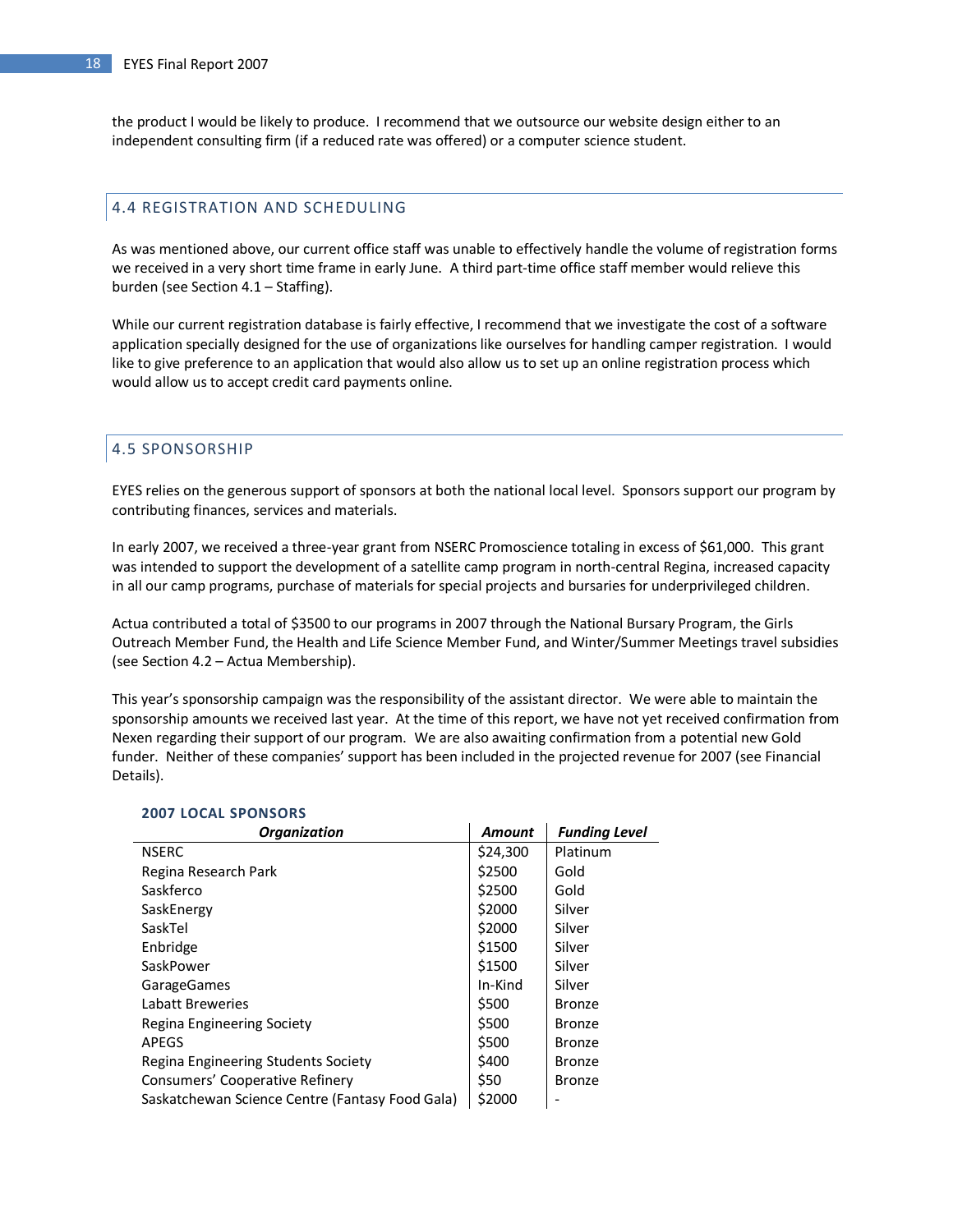We once again participated in the Saskatchewan Science Centre's Fantasy Food Gala fundraiser event. We recruited a number of volunteers for the event, and provided services during the event. In return, EYES received part of the proceeds of the event.

We received a provincial grant of \$3500 from the Summer Work Experience program. This grant was intended to subsidize part of one instructor's salary.

## <span id="page-19-0"></span>4.6 PHYSICAL RESOURCES, EQUIPMENT AND FACILITIES

EYES currently occupies room 171 in the Education Building at the University of Regina. This room functions as our office as well as a storage area for all of our camp materials and resources. We are facing an urgent need for more office space as our staff has outgrown our small office. A request has been made for space in the Laboratory Building Addition, but in case this request is not granted, I recommend we continue to pursue gaining the use of ED 170, the room next to our office. The room is currently used for storage, but there is currently very little being stored there.

This year, we purchased new office furniture and computers, which have had a dramatic impact on the efficiency of our office. Pending the acquisition of more office space, a shelving system for the back room would also be a great asset to the program.

We rented two vehicles this summer—a van, which was used for May and June, and a car, which was used from May through August. Having two vehicles was a tremendous asset during workshops, and having a vehicle during camp has also been invaluable as it prevents staff members from having to use personal vehicles for work related errands.

Our camp rooms were primarily located on the second and third floors of the classroom building. While it was inconvenient to have most of our camp rooms located across campus, the proximity of the rooms to one another was valuable. Once again, however, we were faced with having to book rooms through conference services. Room requests for next year must be submitted to timetabling by December 2007.

## <span id="page-19-1"></span>5. CONCLUSIONS AND RECOMMENDATIONS

Thanks to a number of factors, this was a year of unprecedented growth for our program. NSERC funding, a larger staff, high quality instructors, high quality camp and workshop curricula, a solid fiscal footing, increased credibility, and a polished, professional image all helped us grow participation in our camp and workshop programs by 44%.

It is essential that we continue to evaluate our programs and make improvements where necessary to ensure that EYES remains a growing, dynamic program. Here is a summary of my recommendations:

- Pursue acquisition of additional office space
- Research the feasibility of establishing a full time, permanent director's position
- Establish at least one new position next year to be designated as part-time office staff and part-time instructor. If funding exists for an additional instructor position, that position should be established as well.
- Investigate the feasibility of launching satellite camps in Weyburn and/or Moose Jaw
- Contract the development of a new program website
- Consider the implementation of one hour in-school workshops
- Investigate the cost and feasibility of purchasing a software application to more effectively handle camp registration and records